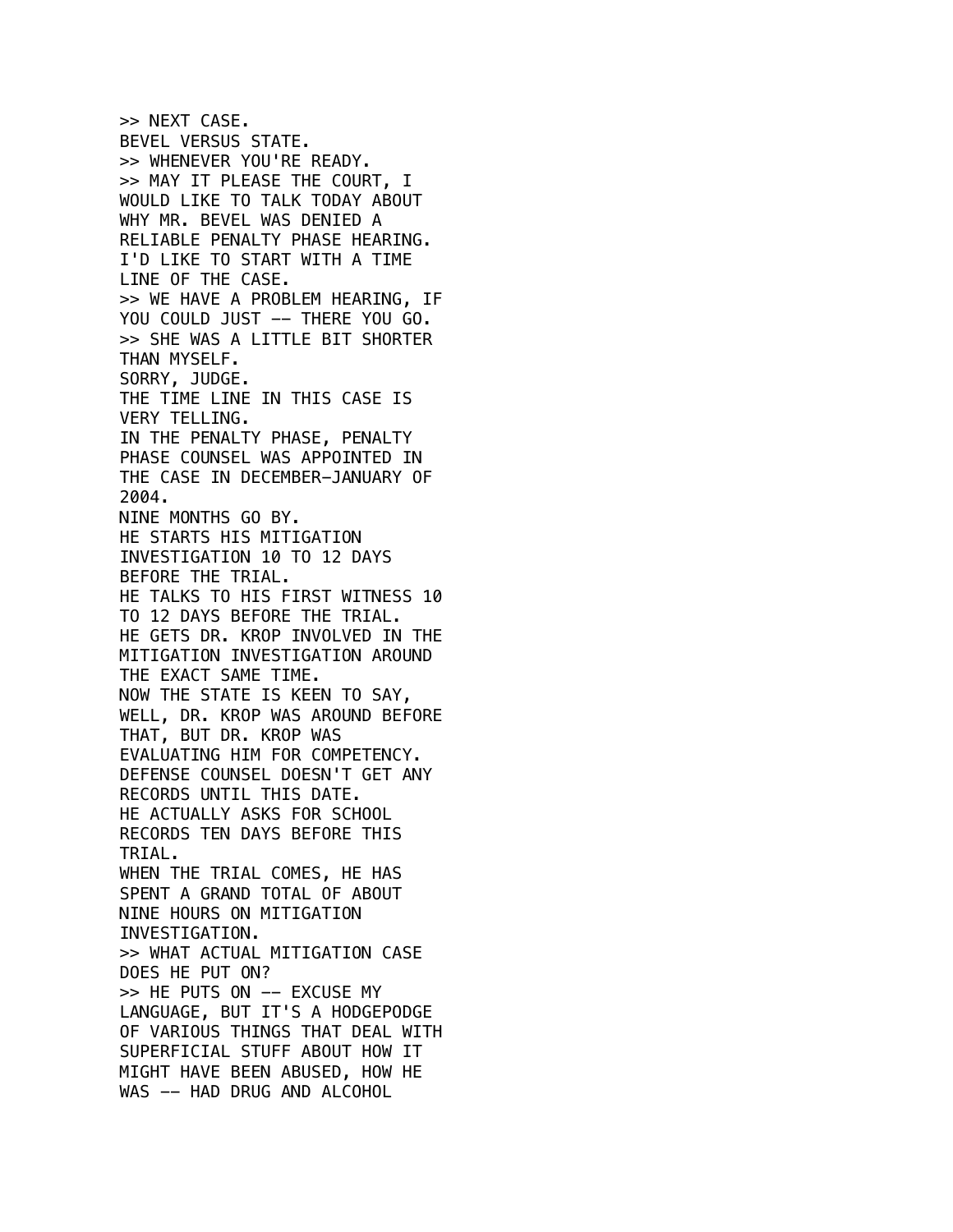PROBLEMS. THEY PUT ON DR. KROP, WHO SAID THAT HE HAD ANTISOCIAL PERSONALITY DISORDER WHO THE STATE UTTERLY DESTROYED, CALLED HIM A LIAR, LACK OF REMORSE. TRULY IT WAS THE 15 HOURS THAT HE HAD. THAT'S WHAT HE PUT ON. >> WHY DID HE SAY HE SPENT SUCH LITTLE TIME? THERE WAS APPARENTLY ANOTHER DEFENSE LAWYER. WAS IT CHIPPERFIELD IN THIS CASE? >> PRIOR TO MR. CHIPPERFIELD. >> THE PRIOR LAWYER, DID THEY DEVELOP MITIGATION? >> THEY DID. >> DO WE CONSIDER THAT WHEN WE'RE LOOKING AT THE WHOLE PICTURE, THAT THERE WAS A MITIGATION PREVIOUSLY DONE AND THAT'S MAYBE WHY NOT AS MUCH TIME WAS SPENT? >> NOT AT ALL, BECAUSE -- I ASKED PENALTY PHASE COUNSEL THAT QUESTION. HE DIDN'T EVEN RECALL THE WITNESSES LISTED IN MR. CHIPPERFIELD'S NOTES. IN DEFENSE COUNSEL'S BILLING, HE DOESN'T HAVE ANY BILLING FOR REVIEW OF THE NOTES. >> HOW DID HE FIND ALL THESE WITNESSES TO PUT ON? >> HE DIDN'T FIND THAT MANY. HE PUT ON THE GRANDMOTHER, THE AUNT AND THE AUNT WENT TO HIS OFFICE WITH THE GRANDMOTHER. HE PUT ON DR. KROP. AN OFFICER WHO SAID MR. BEVEL WILL BE A GOOD GUY IN PRISON. IT WENT DISASTROUSLY WRONG. HE ALSO PUT ON A FORMER DEFENSE COUNSEL, PUBLIC DEFENDER, NOW A JUDGE IN OUR CIRCUIT, TO SAY SHE WORKED OUT AN ARMED ROBBERY PLEA FOR A YEAR, BUT THAT LED TO ANOTHER ARMED ROBBERY THAT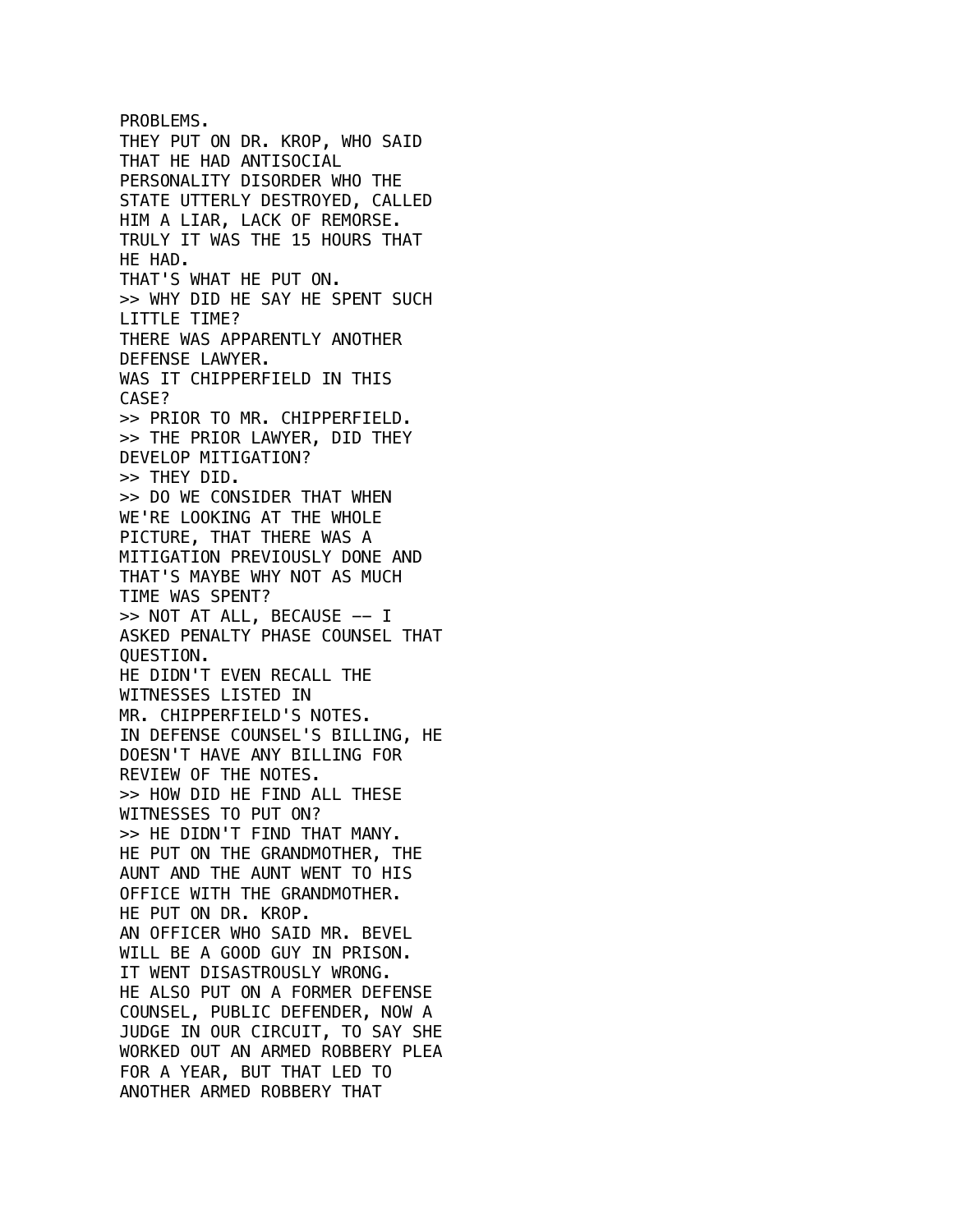HAPPENED ON THE SAME DATE. WHAT IS PUT ON IS VASTLY DIFFERENT FROM MITIGATION. >> HERE'S WHAT I WANT YOU TO FOCUS ON. IT DOES LOOK LIKE THERE IS DEFICIENCY, AT LEAST FROM MY POINT OF VIEW, THAT YOU ESTABLISHED. BUT HERE IS A CASE INVOLVING TWO MURDERS, THE ONE MURDER OF STRINGFIELD BEING PERHAPS LESS HORRIBLE, IF MURDERS CAN BE RATED THAT WAY. BUT HE THEN KILLS THE 13-YEAR-OLD SON AND DOES IT BECAUSE HE SAYS, YOU KNOW, HE COULD IDENTIFY HIM. AND HE ALMOST KILLS A THIRD PERSON. SO WE GOT THREE VICTIMS, TWO MURDER VICTIMS. I DON'T KNOW -- I MEAN, WHEN WE LOOK AT CONFIDENCE AND THE OUTCOME BEING UNDERMINED AND I LOOK AT THE MITIGATION THAT YOU'VE PRESENTED, AND EVEN THE MENTAL HEALTH EXPERTS, I DON'T KNOW THAT THERE IS ANYTHING THAT REALLY GOES TO BEING THE KIND OF MITIGATION THAT WOULD UNDERMINE CONFIDENCE IN THE OUTCOME OF THE DEATH SENTENCE. SO IF YOU COULD FOCUS ON THAT. >> ABSOLUTELY. FIRST OF ALL, THE EXPERTS THAT TESTIFIED WERE DIFFERENT THAN DR. KROP. WE HAD A NEUROPSYCHOLOGIST. DR. KROP RECOMMENDED THAT HE SEE HIM. WE FOUND A BROTHER WHO ALSO TALKED ABOUT MR. BEVEL'S HEAD INJURIES. HE WAS THERE TO SEE THIS IN A FOOTBALL GAME WHEN THE KID WAS TEN AND THEN IN A MOTORCYCLE ACCIDENT WHEN HE WAS 18. IT WAS DESCRIBED THAT THIS GUY HAD SIGNIFICANT BRAIN DAMAGE.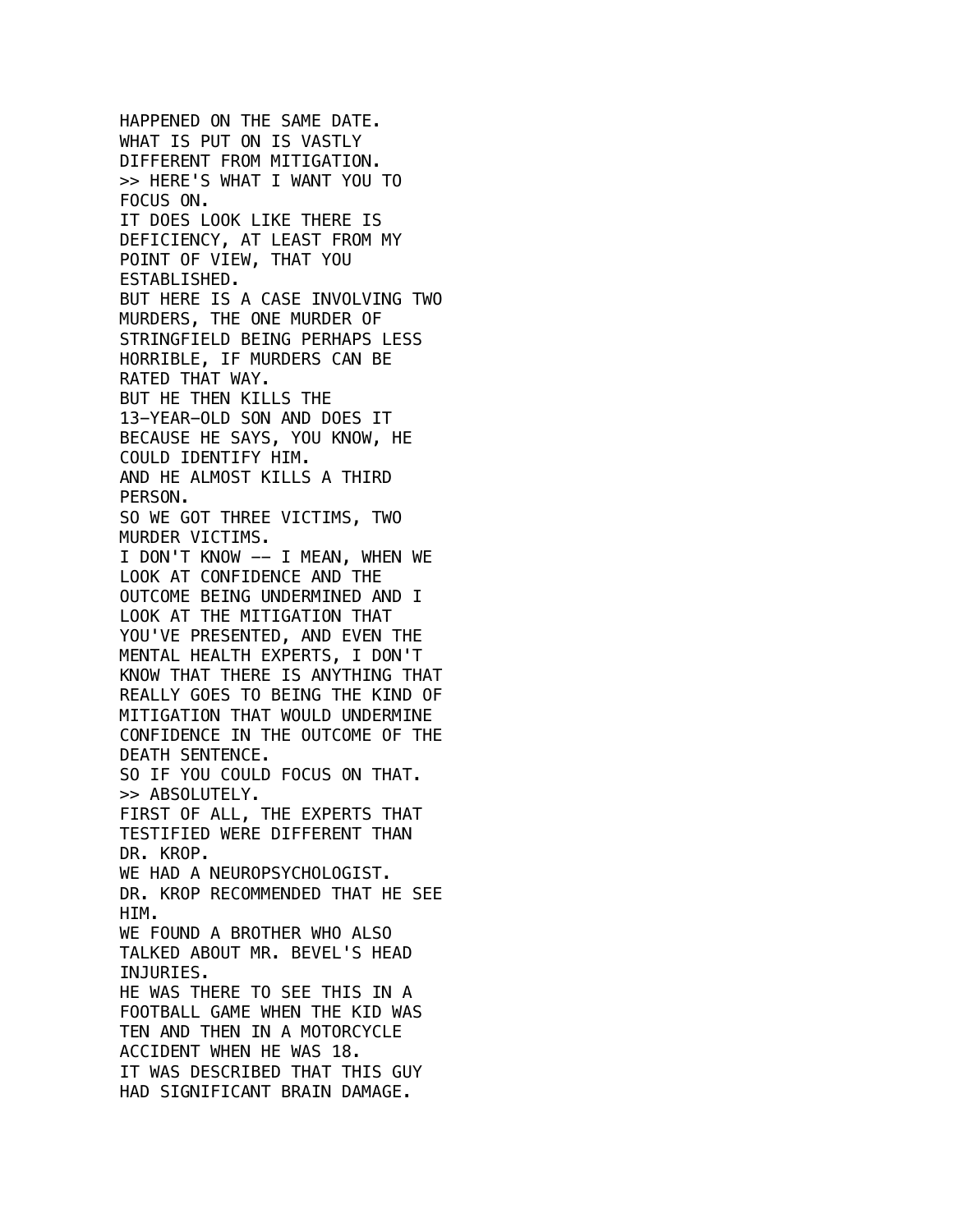HE QUALIFIED FOR A SIGNIFICANT EMOTIONAL DISTURBANCE AND THE CAPACITY TO PERFORM MISCONDUCT. >> I'M LOOKING AT THE TESTIMONY, AND IT'S ONE THING TO SAY THERE'S AN EXPERT THAT SAYS IT, THAT MOUTHS THE WORDS. >> YEAH. >> WHAT IMPRESSED ME ABOUT WHAT THE MITIGATION EXPERT DEVELOPED WAS THE BACKGROUND WITH THIS DEFENDANT HAVING BEEN -- THAT THERE WAS THAT ONE BRIGHT SPOT WHEN HE WAS IN FOSTER CARE, BUT THAT AT SOME AGE, HE WAS 21 AT THE TIME OF -->> 22, YOUR HONOR.  $>> 22.$ AT 17 HE HAD FALLEN INTO THE INFLUENCE OF THIS STRINGERFIELD. AND IT APPEARS AT LEAST FROM THE MITIGATION TESTIMONY OF THE EXPERT, OF THE SPECIALIST, THAT THIS MR. STRINGFIELD WAS OF -- A SEXUAL PREDATOR AND THAT THERE WAS AN IMPLICATION THAT HE HAD SUBJECTED THIS DEFENDANT TO A -- SEXUAL FAVORS. NOW, THAT'S STARTLING, BUT I DIDN'T SEE ANY EXPERT CONNECT IT AS IF SOMETHING SNAPPED THAT NIGHT AND THAT THEREFORE WHAT HAPPENED IS UNCONTROLLED RAGE THAT WAS DIRECTED AT SOMEBODY WHO HAD BEEN ABUSING HIM. THAT WOULD BE A SCENARIO. BUT IT'S COMPLETELY -- THAT WOULD BE -- BUT I DON'T SEE THAT IN ANY OF YOUR MENTAL HEALTH -->> THAT'S EXACTLY WHAT DR. GOLD AND DUDLEY SAID. >> GIVE ME THE PLACES IN THE RECORD WHERE THAT TESTIMONY COMES OUT. >> YES. AND I'LL HAVE TO GET IT BACK TO YOU. IT'S CITED IN OUR BRIEFS. BUT DR. GOLD SAID MR. BEVEL DEVELOPED A SPIDEY-SENSE.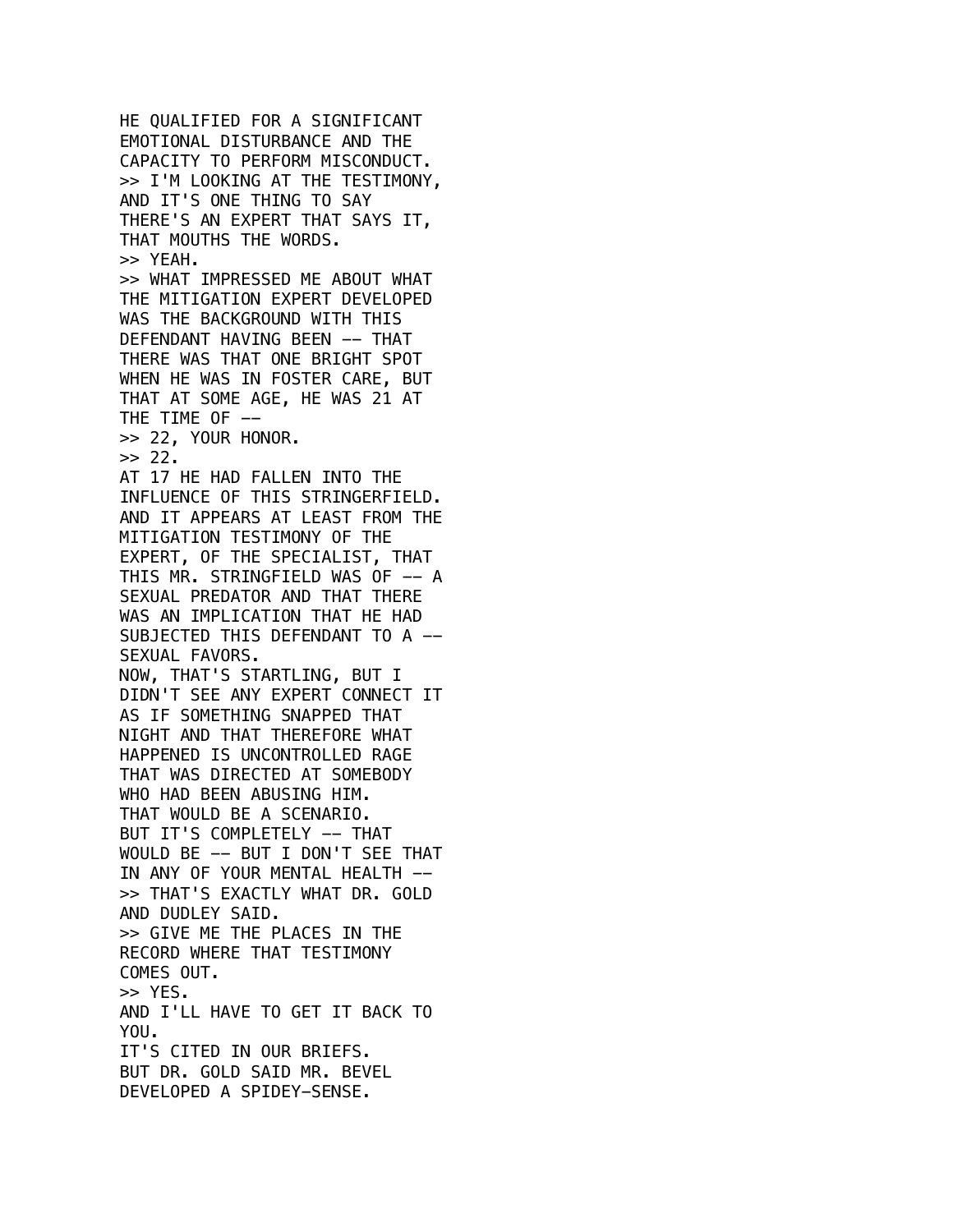>> A WHAT? >> SPIDEY-SENSE. LIKE YOU HAVE THIS REACTION. DR. GOLD DESCRIBED IT VERY ELOQUENTLY. HE SAID IT'S WHEN THAT FIGHT OR FLIGHT REFLEX KICKS IN. TOM'S GOT PTSD. HE'S BEEN SHOT THREE TIMES. HE'S GOT A BULLET LODGED IN HIS HEART. >> YOU'RE TALKING VERY FAST AND IT'S HARD TO UNDERSTAND WHAT YOU'RE SAYING. BUT EVEN IF YOU HAVE THAT, I DON'T SEE THAT THERE WAS ANY TRIGGER IN THIS -- THAT PARTICULAR NIGHT. IT SEEMED TO ME THAT BOTH OF THEM HAD SOME WOMAN AT THE HOUSE. HE WAS WITH ONE PERSON. THE DEFENDANT -- THE VICTIM WAS WITH ONE LADY. THE DEFENDANT WITH ANOTHER LADY. THEY WERE IN SEPARATE ROOMS. WHAT IN THE WORLD IS IN THIS RECORD THAT SHOWS THAT ALL OF A SUDDEN SOMETHING HAPPENED AND HE GOES AND GETS THIS GUN AND SHOOTS THESE PEOPLE? WHAT? >> IT'S INTERESTING YOU ASK THAT. >> THERE'S GOT TO BE SOME KIND OF TRIGGER, IT SEEMS TO ME. >> IT'S INTERESTING YOU ASK THAT BECAUSE YOU ASKED THAT IN ORAL ARGUMENT IN DIRECT APPEAL AND THIS COURT WAS CONFUSED ABOUT WHY THIS HAPPENED AND WHERE WAS THE MITIGATION. THIS COURT WAS LOOKING FOR SOME IMPULSE CONTROL ISSUE, AND OF COURSE WE HAVE ANSWERED THAT IN HERE. BUT TO ANSWER YOUR QUESTION, JUSTICE QUINCE, TOM BEVEL IN HIS CONFESSION -- NOW, HE GAVE A DETAILED CONFESSION IN THIS CASE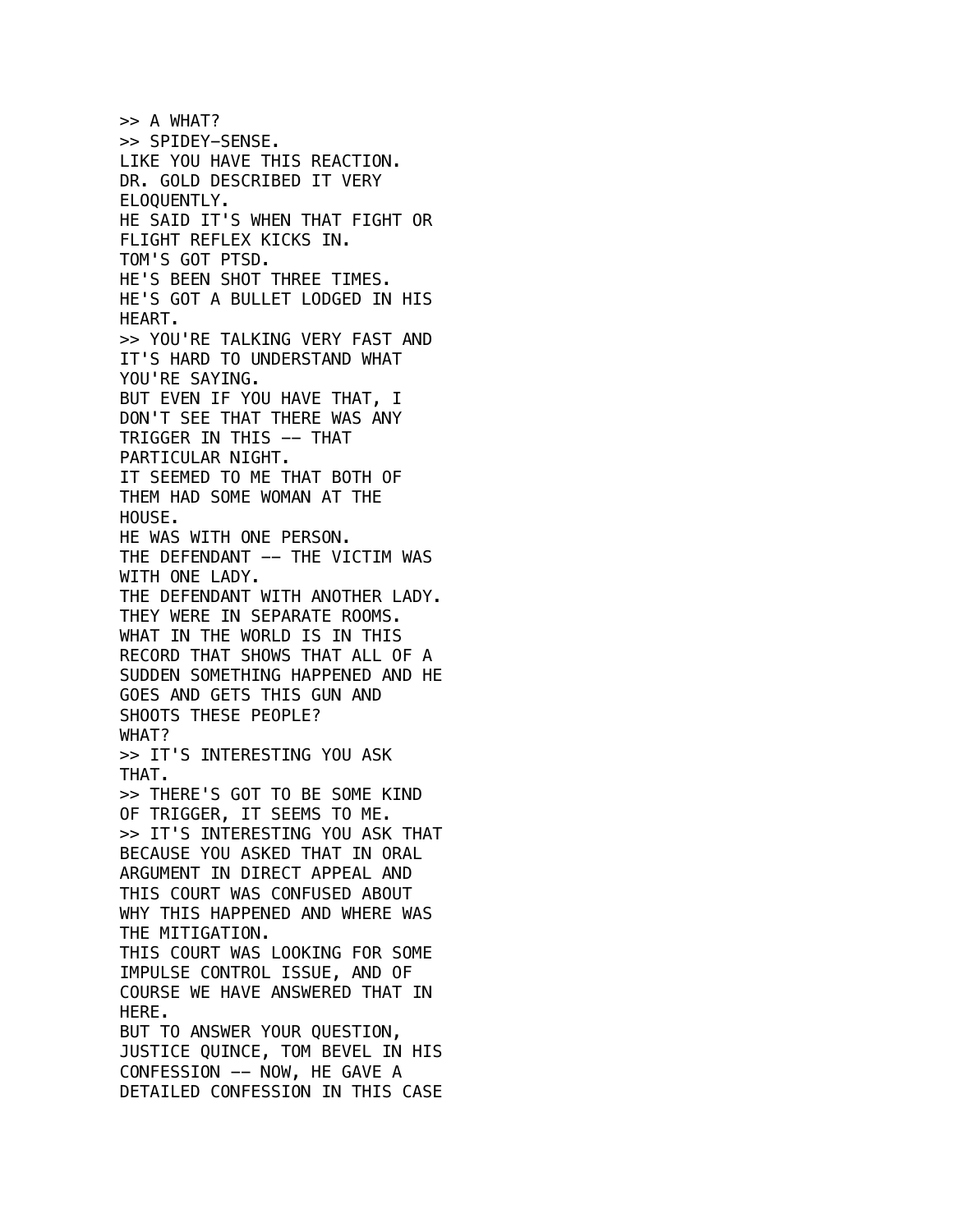-- TOLD -- I CAN'T REMEMBER THE AUTHORITY, THAT STRINGFIELD WAS THREATENING HIM. STRINGFIELD HAS BEATEN HIM IN THE PAST, HIT HIM OVER THE HEAD WITH A GUN. >> AGAIN, TAKING THIS, YOU GOT ONE THING THERE, YOU GOT A MITIGATION EXPERT TALKING ABOUT THIS DEFENDANT'S HISTORY. THERE'S DR. DUDLEY THAT KIND OF ALLUDES TO THIS. BUT I DON'T SEE THAT YOU PRESENTED THAT. AND MAYBE THAT ISN'T THE CRITICAL LINK, BUT DID YOUR EXPERTS ACTUALLY MAKE THAT LINK OR REALLY TALK ABOUT HERE'S A GUY THAT HAD THIS BACKGROUND AND THEN THIS COULD HAPPEN. BUT IT STILL DOESN'T EXPLAIN THAT NIGHT. >> DR. DUDLEY DID TALK ABOUT THAT AND SAID IT WAS A BUNCH OF FACTORS WITH HIS IMPULSE CONTROL. ONCE HE BELIEVED THAT STRINGFIELD WAS THREATENING HIM -- NOW, IS THAT A DELUSIONAL BELIEF? WE DON'T KNOW, BUT -->> IN THE CIRCUMSTANCES, STRINGFIELD'S IN A ROOM. HE'S SLEEPING WITH HIS GIRLFRIEND. >> RIGHT BEFORE THAT HE HANDS MR. BEVEL HIS AK-47 AND MR. BEVEL'S STATEMENTS TO THE POLICE SUGGEST THERE WAS SOME KIND OF TURBULENT ARGUMENT BEFOREHAND. AND THE HISTORY IS SUGGESTED FROM THE WITNESSES. YOU'RE DEALING WITH A ONE AGGRAVATOR AND TWO AGGRAVATOR CASE.  $>>$  YES, SIR -- MA'AM. >> THAT YOU'RE TALKING ABOUT A 13-YEAR-OLD WHO IS KILLED IN COLD BLOOD WHILE HE'S PLAYING A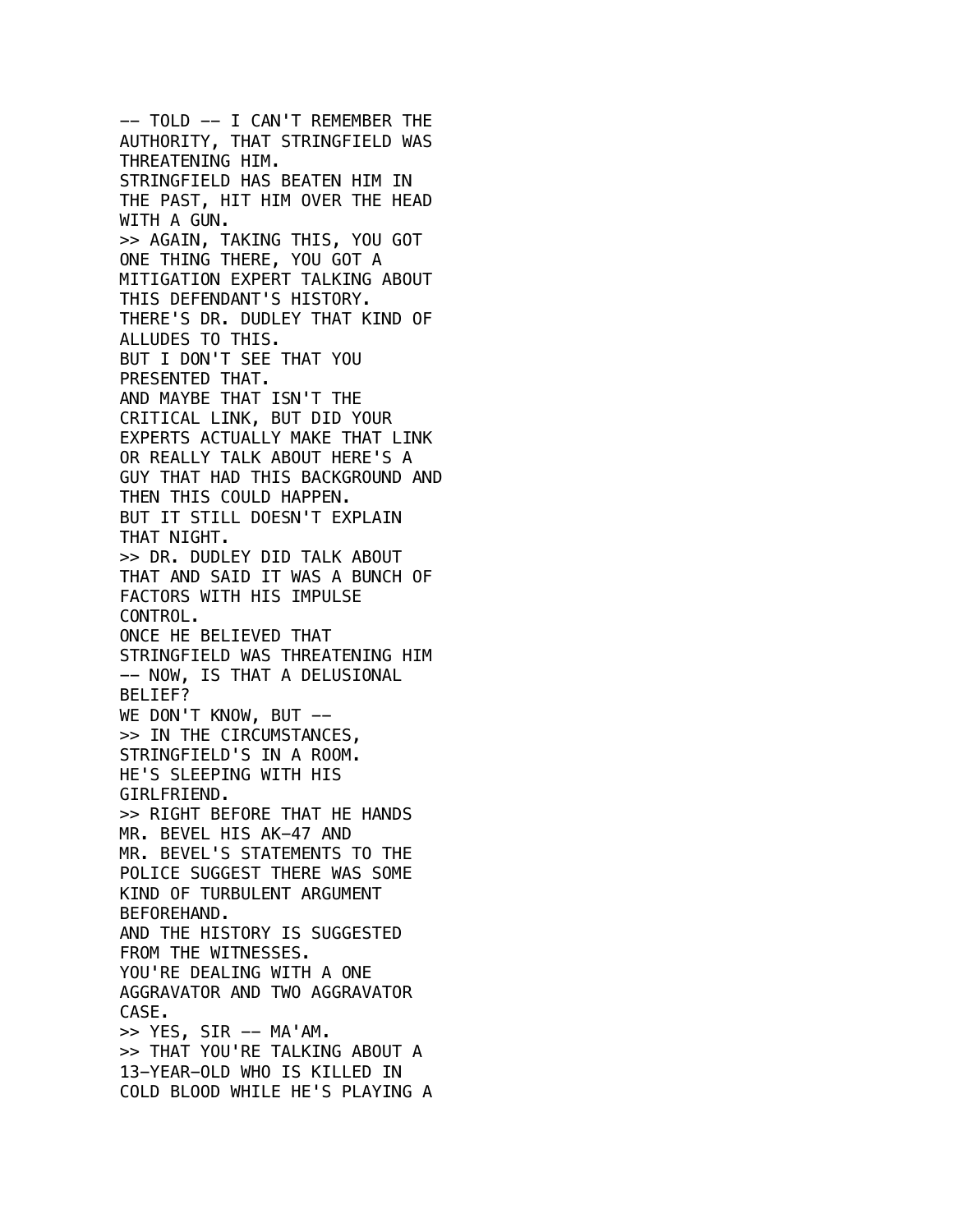VIDEO GAME AND A GIRLFRIEND THAT IS ALMOST FATALLY WOUNDED, BUT FORTUNATELY SURVIVED. IF YOU WERE TALKING ABOUT -- AND, AGAIN, IT'S AWFUL WHEN WE HAVE TO SAY, WELL, IT'S ONE DEATH VERSUS TWO DEATHS. BUT IF YOU'RE TALKING ABOUT THE MURDER OF STRINGFIELD, I DON'T KNOW HOW YOU -- IN TERMS OF UNDERMINING CONFIDENCE, THAT IT ENDS UP BEING ABLE TO SAY, OKAY, WELL, HE WAS IN THIS RAGE AND HE THEN, YOU KNOW, KILLED THE 13-YEAR-OLD VICTIM. AND THEN HE LEAVES WITH HIS GIRLFRIEND, EXPLAINS RATIONALLY WHAT WAS GOING ON. I MEAN, THERE'S NOTHING ABOUT WHAT HE DOES IN THE AFTERMATH THAT SHOWS THAT HE'S IN SOME KIND OF A PSYCHOTIC RAGE. >> RIGHT. >> AGAIN, I APPRECIATE WHAT YOU'VE DONE IN DEVELOPING THIS AND ADVOCATING FOR YOUR CLIENT, AND IT IS UNFORTUNATE TO SEE THAT THE JURY AND THIS COURT HAD SUCH A MEAGER MITIGATION PICTURE. BUT WE STILL DO HAVE TO EVALUATE PREJUDICE. >> UNDERSTOOD. AND CANDIDLY, I DON'T KNOW IF WE'RE EVER GOING TO KNOW WHAT HAPPENED THERE AND WHY. IT'S A MYSTERY. THE ONLY EVIDENCE WE HAVE IS SOME ALTERCATION PRIOR. BUT THE POINT IS IS THAT'S NOT THE BE ALL END ALL HERE TO DECIDE WHETHER CONFIDENCE IS UNDERMINED. THE SUPREME COURT DOESN'T SAY THAT. THIS COURT DOESN'T SAY IT. YOU LOOK AT WHAT WAS PRESENTED, LIKE THIS COURT DISCUSSED IN PARKER, SIMMONS, THE CASES THAT I MENTIONED.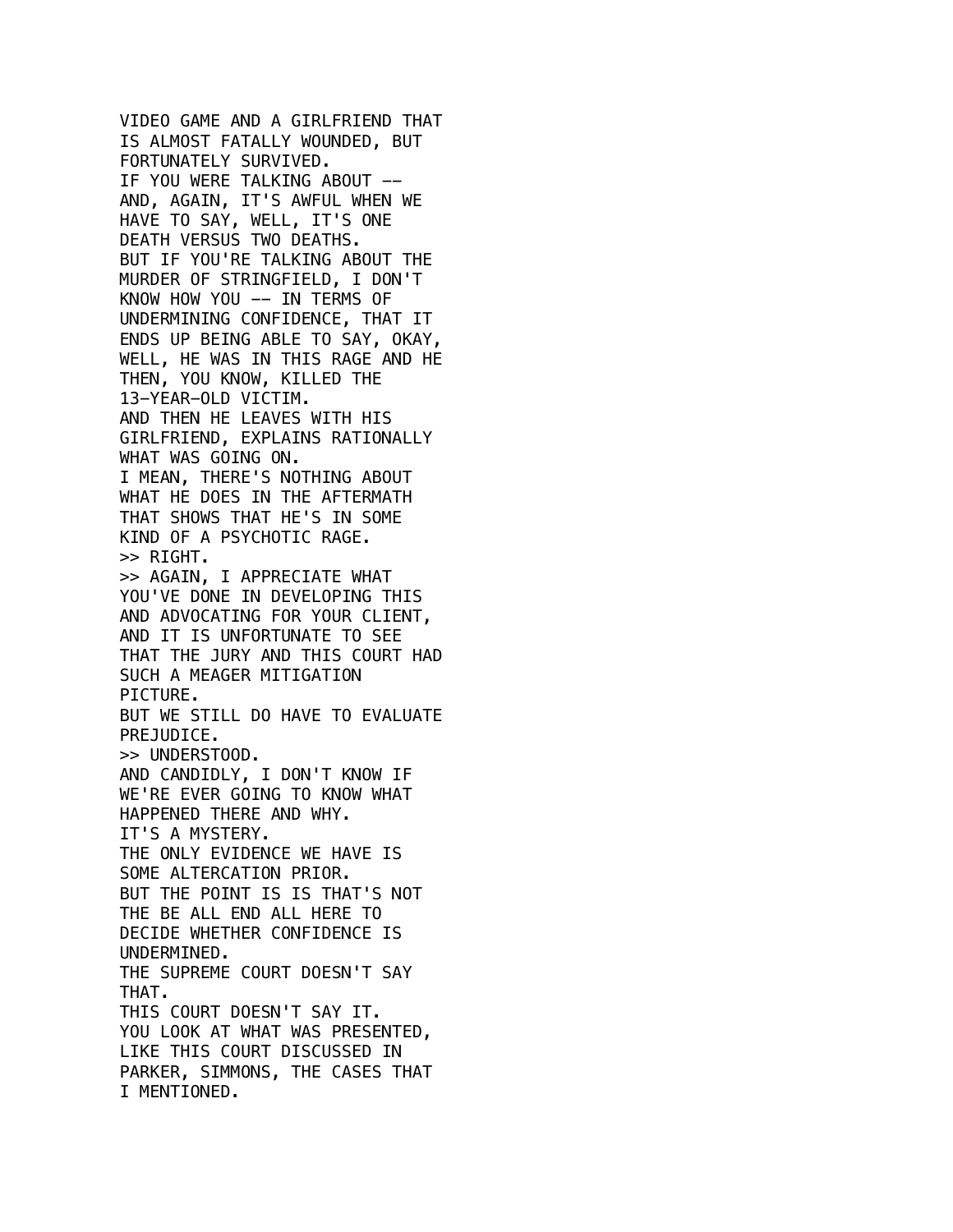```
YOU LOOK TO SEE DOES THIS KID
HAVE A STORY?
LIKE JUSTICE LEWIS SAID IN THE
DOUGLAS CONCURRING OPINION, WHO
IS THIS PERSON?
THIS JURY NEVER HEARD THAT.
NOW, WHAT IF THEY HEAR THAT
STRINGFIELD HAS BEATEN HIM IN
THE PAST AND BECAUSE OF BEVEL
GROWING UP WITH HIS FRONTAL LOBE
DAMAGED, WITH THE GUNSHOTS THAT
HE WAS HEARING EVERY DAY, WITH
THE SHOTS TO HIM, HE JUST
HAPPENED FOR SOME REASON TO
THINK THAT THAT AK-47 HANDED TO
STRINGFIELD WAS HIS DEATH.
AND HE SAID BEFORE I AM NOT
GOING TO LET SOMEBODY DO THIS TO
ME AGAIN.
>> HE HAD THE AK-47.
>> HE DID.
>> HE HAD IT, BUT HE FELT
THREATENED.
>> THAT'S WHAT OUR EXPERTS ARE
SAYING.
>> I'M HAVING A LITTLE HARD TIME
CONNECTING THAT.
HE HAD THE AK -- WHATEVER YOU
CALL THOSE GUNS, THE GUNS THAT I
CAN'T SHOOT.
>> THERE WAS ALSO A 9
MILLIMETER.
>> THAT MADE HIM FEEL
THREATENED, THE FACT THAT
STRINGFIELD HAD GIVEN IT TO HIM?
>> STRINGFIELD ALSO HAD A GUN IN
HIS ROOM.
THAT'S NOT THE ULTIMATE
QUESTION.
THE ULTIMATE QUESTION IS, SURE,
WHY HE DID THIS.
WE'RE NEVER GOING TO KNOW.
I THINK THAT GOES TO WHY THIS
MITIGATION IS EVEN MORE
IMPORTANT.
THIS KID HAS HAD NO SHOT.
I MEAN, YOU HAD THREE PEOPLE
FROM OUTSIDE HIS FAMILY, HIS
JUVENILE ATTORNEY, WHO CRIED
DURING THE HEARING, WHO ACTUALLY
```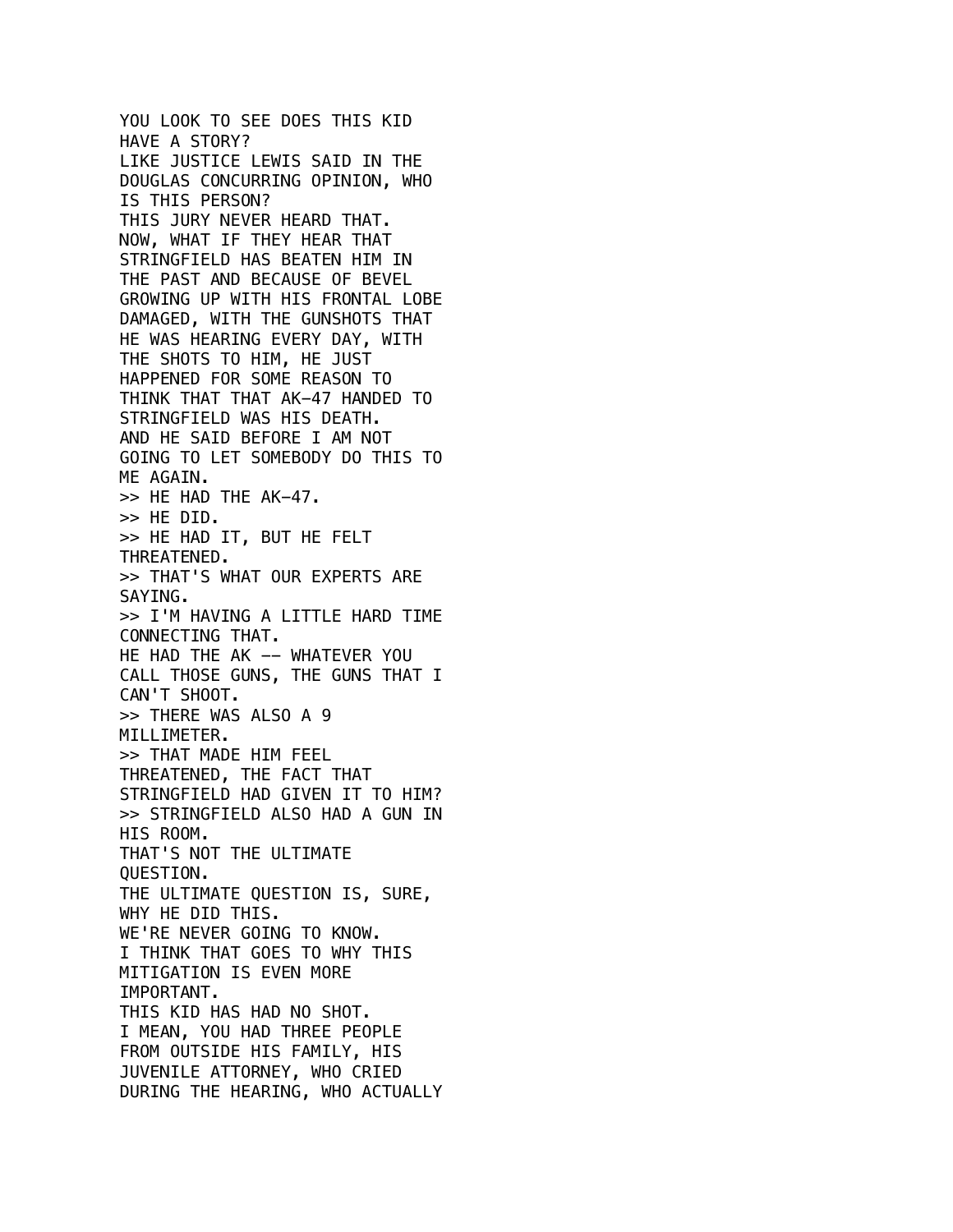CALLED DEFENSE COUNSEL AND SAID I REMEMBER THIS KID. I TRIED TO GET HIM HELP. THE SYSTEM FAILED HIM. WE HAD JULIETTE THAYER, HIS COUNSELOR AT SCHOOL WHEN HE WAS A LITTLE BOY, GO TO HIS GRANDMOTHER'S HOUSE AND FEED HIM BECAUSE THEY KNEW AND ASKED THE GRANDMOTHER TO GET HIM IN CLASSES. >> HOW OLD WAS HE >> ELEMENTARY SCHOOL. >> WHEN THIS HAPPENED. >> HE WAS 22, YOUR HONOR. SO YOU HAVE THE COMPLETE PERFECT STORM. WHY THIS CRIME HAPPENED IN MY OPINION IS NOT AS SIGNIFICANT AS WHAT HAPPENED BEFORE THAT. WE'RE PROBABLY NEVER GOING TO KNOW HOW OR WHY THIS HAPPENED. BUT WE DO KNOW THAT STRINGFIELD HAD ABUSED HIM IN THE PAST AND, YES, I AGREE. IT'S UNFORTUNATE THAT THAT DID HAPPEN. >> HOW DID YOU KNOW HE ABUSED HIM? >> MR. BEVEL'S MOTHER AND HER TWIN MOTHER WHO DEFENSE COUNSEL NEVER TALKED TO SAID THAT HE PERSONALLY SAW STRINGFIELD HIT HIM OVER THE BACK OF THE HEAD. MR. BEVEL'S STEPBROTHER ALSO WAS THREATENED TO BE KILLED BY STRINGFIELD AND -- >> AND THAT WAS POST-CONVICTION TESTIMONY? >> CORRECT. ALL THIS IS POST-CONVICTION. >> HOW LONG WAS HE LIVING WITH STRINGFIELD?  $\gg$  I DON'T KNOW IF  $-$  IT'S UNCLEAR. >> WAS IT SEVERAL YEARS? >> I DON'T BELIEVE IT WAS SEVERAL YEARS. >> YOU'LL BE GETTING INTO YOUR REBUTTAL.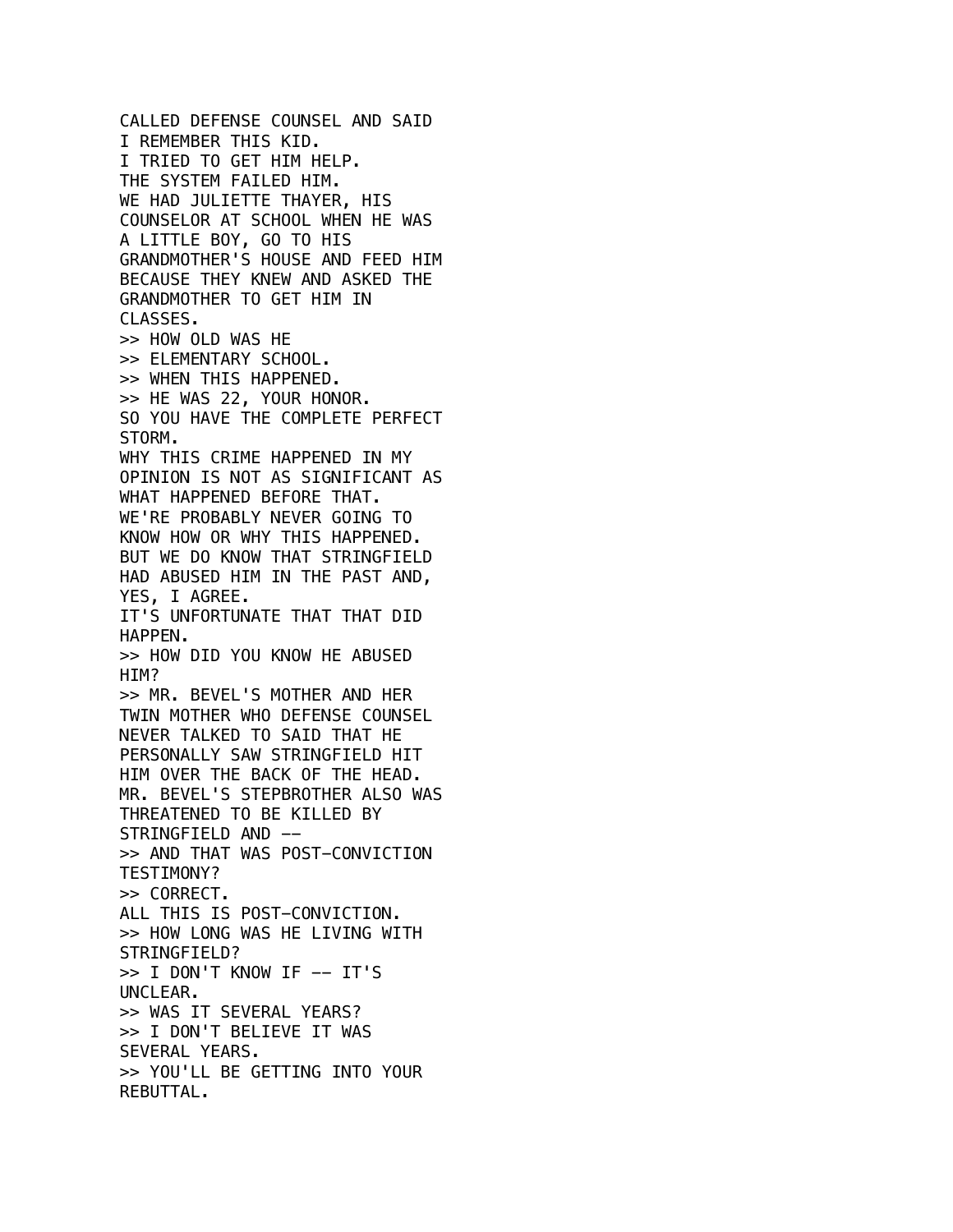THERE WAS A RENEWED PETITION FOR PROHIBITION FILED WHICH THE STATE HAS NOT EVER HAD A CHANCE TO RESPOND TO, IF IT WOULD. WHEN WE DENIED THE PETITION A YEAR AGO WITHOUT PREJUDICE TO RAISING IT AS A POINT ON APPEAL, YOU DID NOT RAISE AS A POINT APPEAL THAT THE FAIRNESS OF THE EVIDENTIARY HEARING WAS COMPROMISED BY A JUDGE THAT MAKES A BIASED STATEMENT IN THE SENTENCING ORDER. ALL I CAN SEE FROM THE PROHIBITION IS YOU'RE SAYING IF WE WERE TO REVERSE THIS, IT SHOULD GO BACK TO ANOTHER JUDGE. AND I'LL ASK -- SO IT'S CORRECT THAT IT WAS NOT RAISED AS A POINT ON APPEAL.  $\gg$  NO. IF HE COULD ANSWER THAT, I'D FEEL MORE COMFORTABLE. >> I KNOW. YOU'RE A TEAM. IT JUST SEEMS -- >> WE RAISED IN THE APPEAL THAT THE JUDGE'S ORDER WAS WRONG AND CONTRARY TO PORTER AND SHOULD BE REMANDED. HE BROUGHT UP THE WRIT OF PROHIBITION, TO MOCK SPECIALISTS, TO TRIVIALIZE OUR POST-CONVICTION MITIGATION, THAT THAT WAS SUBSTANCE FOR APPROVAL. WHEN THIS COURT REVERSES, IT GOES BACK IN FRONT OF A DIFFERENT JUDGE. AND I KNOW THIS JUDGE. CANDIDLY I THINK HIS ORDER WAS CONTRARY TO THE LAW. HE DIDN'T LIST ANY OF OUR WITNESSES, JUST SAID IT WAS CUMULATIVE AND RUBBER STAMPED IT. >> ARE YOU GUYS GOING TO SPLIT YOUR TIME? >> HE'S GOT FIVE MINUTES. >> FOUR MINUTES NOW. >> FOUR MINUTES FOR REBUTTAL.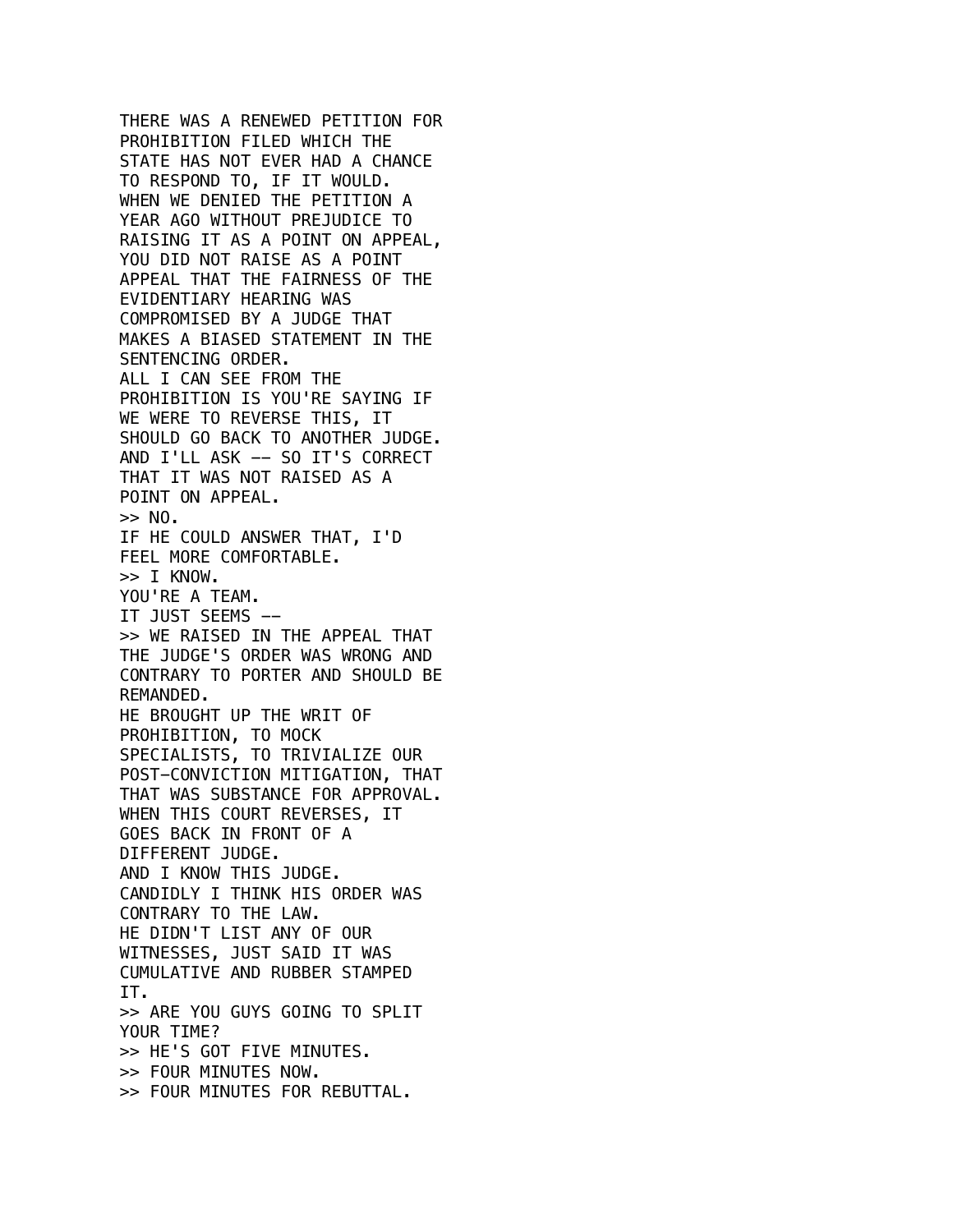YES, SIR. >> I GUESS HOW DO YOU WANT TO HANDLE IT? DO YOU WANT TO GO AHEAD AND -- >> MAY IT PLEASE THE COURT, PATRICK DELANEY, ASSISTANT ATTORNEY GENERAL REPRESENTING THE STATE OF FLORIDA. I WANT TO BEGIN WITH WHAT WAS ACTUALLY PRESENTED DURING THE MITIGATION PRESENTATION AT TRIAL. SEVEN WITNESSES CAME FORWARD. TWO OF BEVEL'S AUNTS WHO HE WAS CLOSE TO, HIS GRANDMOTHER, WHO HE LIVED WITH AND HIS SISTER, WHO HE LIVED WITH. PENALTY PHASE COUNSEL TESTIFIED THAT HE SPOKE TO HIS BROTHER, HIS FOSTER PARENTS, OTHER FRIENDS AND FAMILY. HE PUT THE WITNESSES FORWARD THAT HAD THE MOST BENEFICIAL INFORMATION ABOUT BEVEL IN THE MOST SANITIZED WAY POSSIBLE. >> I GUESS THAT'S WHERE I WANT TO GO TO. FIRST OF ALL, THIS IS NOT A SANITIZED CRIME. IT IS A CRIME THAT I GUESS WE DID ASK AT THE TIME OF THE DIRECT APPEAL, HOW COULD THIS HAVE HAPPENED. AND FRANKLY, AS I RECALL THIS DIRECT APPEAL, I THOUGHT, THIS IS THIS NICE GUY, STRINGFIELD. HE CALLED HIM UNCLE. THIS IS A HAPPY FAMILY. HE'S TAKING CARE OF THE 13-YEAR-OLD AND THIS GUY JUST GOES POSTAL. THIS IS NOT THE PICTURE IN POST-CONVICTION. IN POST-CONVICTION WE SEE THAT STRINGFIELD IS -- IT'S A WHOLE DIFFERENT RELATIONSHIP AND MR. BEVEL HAS A CHILDHOOD THAT IS RIDDLED WITH PROBLEMS. AND THE GRANDMOTHER -- IT WAS LIKE NOT THE BRIGHT SPOT IN HIS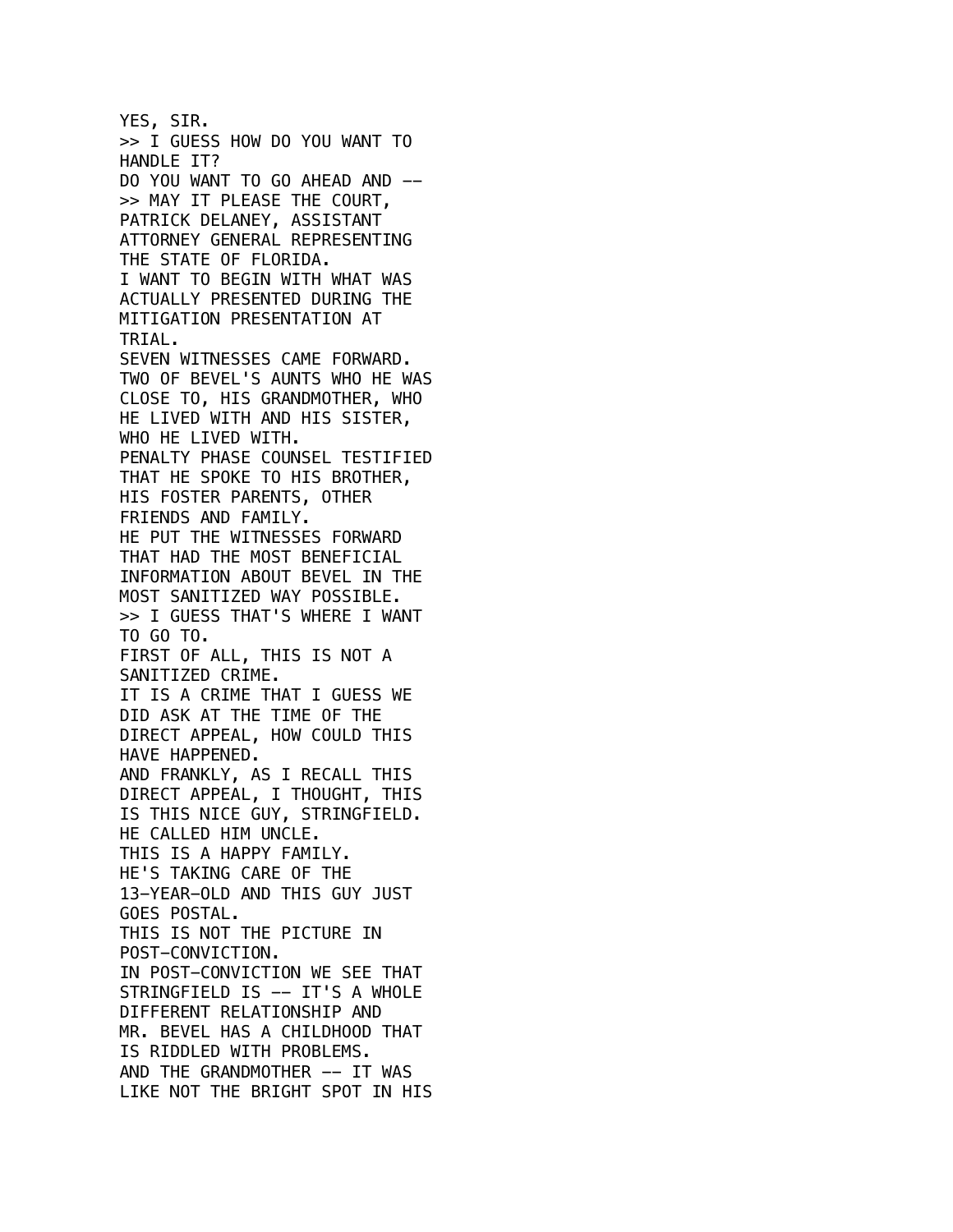LIFE, BUT THERE WAS LIKE TONS OF PEOPLE LIVING IN THE HOUSE AND IT'S JUST -- IT'S A COMPLETELY DIFFERENT PICTURE. NOW, IF A DEFENSE LAWYER KNOWS THAT, THERE'S TWO PICTURES. ONE IS GOOD GUY TOM AND THE OTHER IS TERRIBLY SCREWED-UP, ABUSED TOM, BUT WITH TOM COMES THERE'S OTHER BAD THINGS THAT HAPPENED. THAT'S ONE THING. BUT THEY GOT -- THE ARMED ROBBERY CAME IN AND OTHER THINGS CAME IN. SO WHERE WAS THE STRATEGY TO PORTRAY HIM AS GOOD GUY TOM AS OPPOSED TO THIS MUCH MORE, MY VIEW, COMPELLING PICTURE THAT MAYBE DOESN'T COMPLETELY EXPLAIN IT, BUT IT STARTS TO GIVE SOME INSIGHT INTO WHAT MAY HAVE BEEN GOING ON IN THIS DEFENDANT'S LIFE. >> WITH EVERY ADDITIONAL PIECE OF MITIGATION THAT WAS PRESENTED, A RECORD OR ADDITIONAL WITNESS, WE GOT MORE INFORMATION THAT WAS DETRIMENTAL ABOUT MR. BEVEL THAT CAME WITH IT. AND THE EVIDENCE THAT WAS PUT FORWARD -->> IN 15 HOURS HE WENT FROM -- 15 HOURS HE WENT FROM GOING -- I MEAN, I GUESS IN THIS DAY AND AGE -- AND EVEN WHEN THIS CASE WAS TRIED -- IT JUST SEEMS THAT -- I MEAN, I KNOW THE STATE DOESN'T WANT TO CONCEDE DEFICIENCY, BUT MAYBE WHAT WE NEED TO DO IS JUST FOCUS ON PREJUDICE BECAUSE I JUST DON'T KNOW THAT I  $--$  YOU KNOW, I THINK THAT'S THE HARDER ROAD FOR THEM TO ESTABLISH. >> PENALTY PHASE COUNSEL DID SAY THAT WHAT WAS IN THE BILLING RECORDS, THE NUMBER OF HOURS, 15 HOURS, HE DEFINITELY DID THAT,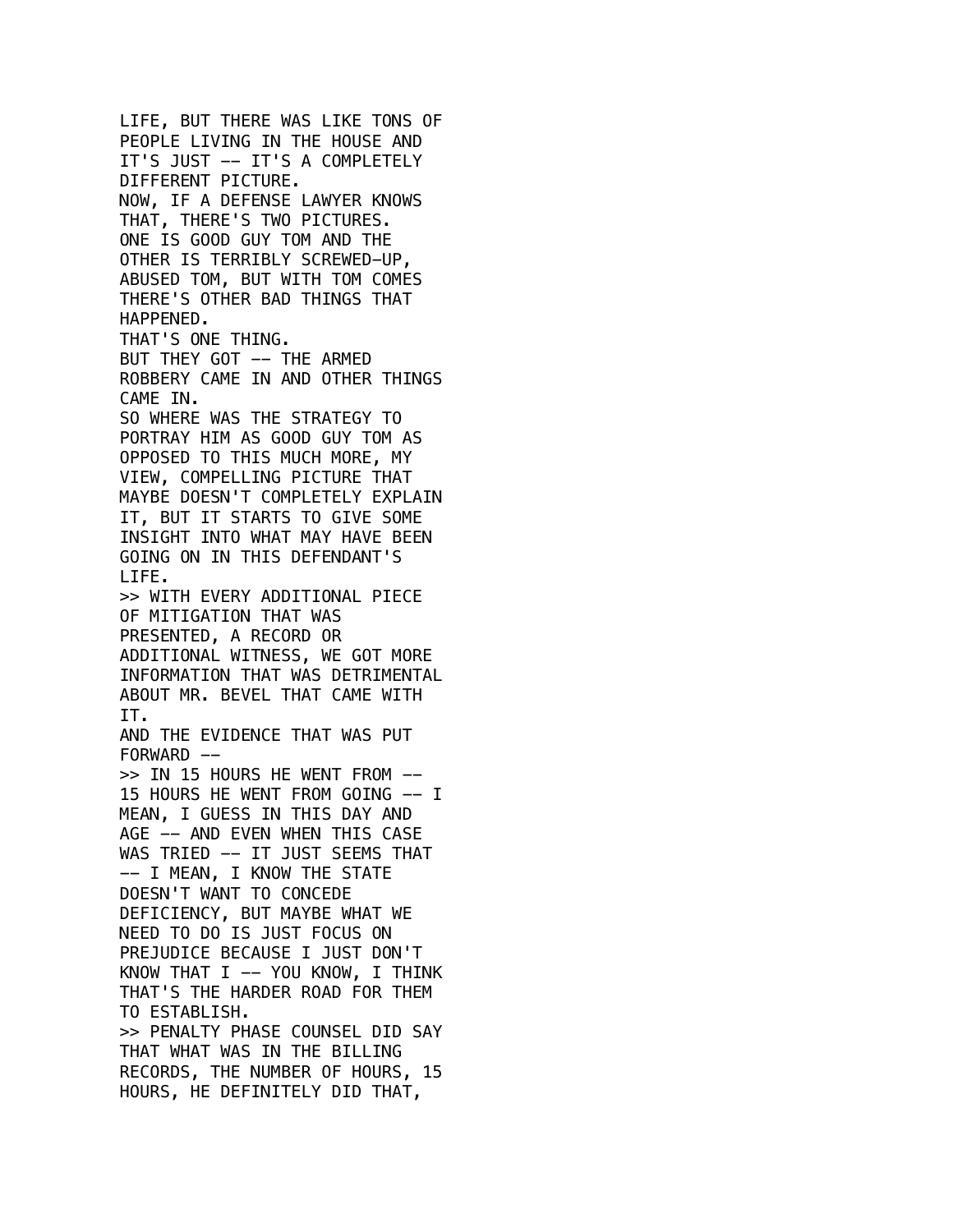BUT THERE WAS MUCH MORE IN THE BILLING RECORDS -- OR THAT WAS NOT NOTED IN THE BILLING RECORDS THAT WAS DONE. >> HE'S THE FIRST LAWYER APPOINTED THAT JUST FORGETS TO PUT HIS HOURS DOWN? >> WE HEAR THAT QUITE OFTEN. MANY TIMES THERE'S MORE IN BILLING RECORDS THAT DOESN'T -- IT DOESN'T GET PUT DOWN. BUT THAT ALONE, THE HOURS SPENT ALONE DOES NOT ESTABLISH DEFICIENCY. THIS COURT HAS HELD THAT PREVIOUSLY. AND IT'S THE ENTIRE PRESENTATION OF THAT PENALTY PHASE MITIGATION EVIDENCE. AND A GOOD AMOUNT OF EVIDENCE PRIMARILY CAME IN THROUGH DR. KROP AND DR. KROP'S TESTIMONY. DR. KROP TESTIFIED TO HEAD INJURIES, HEAD TRAUMA, TO BEVEL BEING SHOT AS A CHILD. THEY TRIED TO KEEP IT AS SANITIZED AS POSSIBLE. WHAT DIDN'T COME OUT IS IT WAS A GANG INCIDENT. WHEN BEVEL SPOKE ABOUT BEING SHOT HE THOUGHT HE FELT RELAXED. WHAT HE MEANT WAS HE WAS SHOT BECAUSE HE LET HIS GUARD DOWN. DR. KROP SAID HE HAD ANXIETY ISSUES. HE HAD THIS VERY, VERY LOW IQ, WHICH WAS ANOTHER REASON TO PRESENT DR. KROP. THIS COURT WAS CONCERNED ON DIRECT APPEAL WITH BEVEL'S IQ BEING AT 65. THAT WAS A PRIMARY REASON FOR GOING FORWARD. DR. KROP'S EVALUATION FOR MENTAL COMPETENCY, MENTAL STATUS AT THE TIME OF OFFENSE, SOCIAL HISTORY AND BACKGROUND. THEY HAD JUVENILE JUSTICE ISSUES, RECORDS DEALING WITH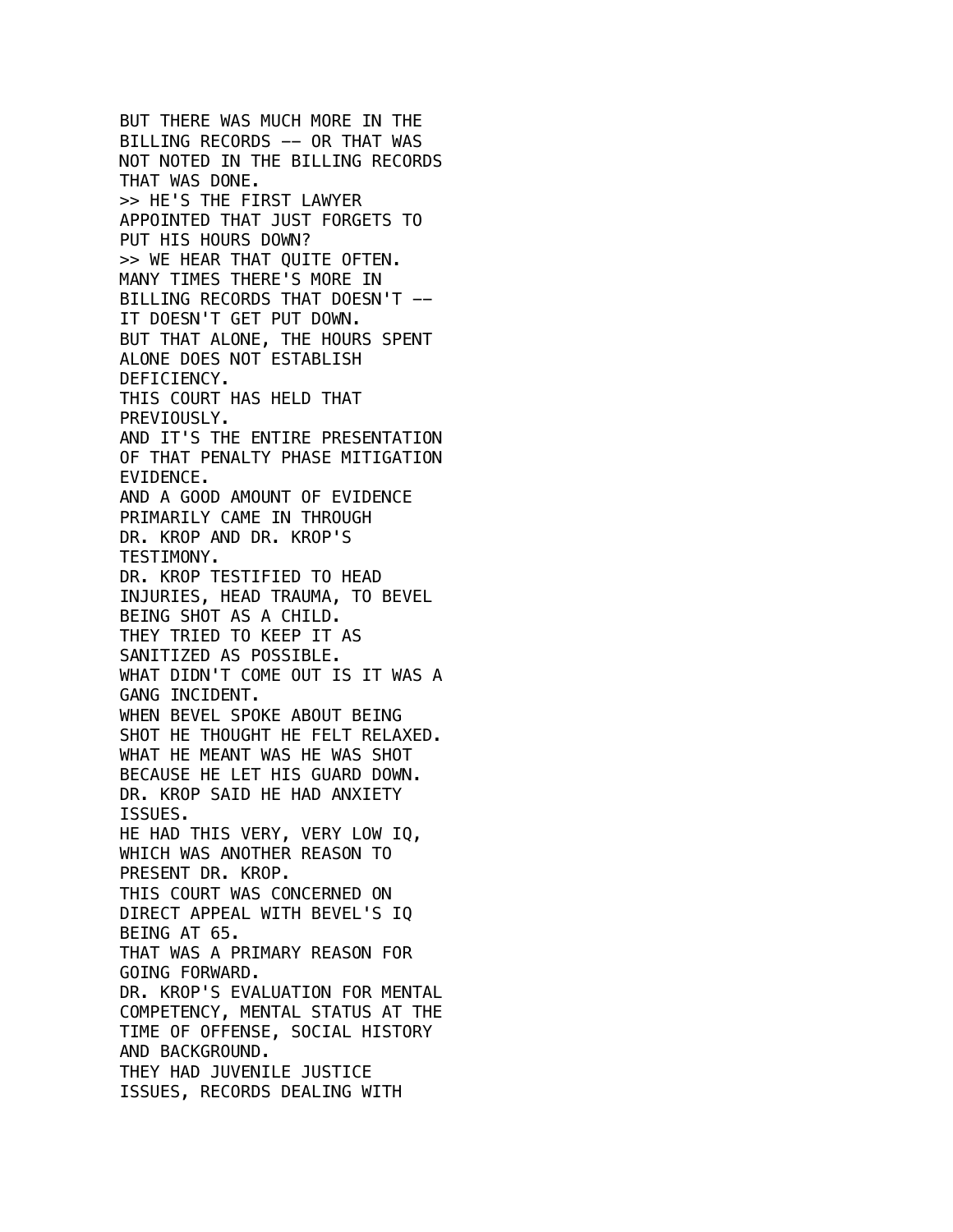TREATMENT AND PUNISHMENT. THEY HAD SCHOOL RECORDS. THEY HAD POLICE REPORTS. THEY HAD TALKED TO FRIENDS. THEY HAD TALKED TO FAMILY. THEY HAD GOTTEN MEDICAL RECORDS. THIS WAS NOT A BARE BONES MITIGATION WHICH THIS COURT EVEN SAID THE MITIGATION DOESN'T ESTABLISH ANY NONSTATUTORY MITIGATING FACTORS. >> SELINGER WAS HIS FIRST CAPITAL CASE. >> CORRECT. >> NO REQUEST FOR MITIGATION RECORDS WERE SENT UNTIL OCTOBER 5, TWO WEEKS BEFORE TRIAL. AT THE TIME OF JURY SELECTION HE HAD SPENT NINE HOURS ON MITIGATION INVESTIGATION AS OPPOSED TO MOTIONS. HE SAID THAT CONSISTED OF SPEAKING TO BEVEL TWICE, REQUESTING SCHOOL RECORDS, SPEAKING WITH DR. KROP THREE TIMES. HE SAID HE TRIED TO BILL FOR ALL THE TIME HE SPENT TALKING TO THESE WITNESSES AND CONCEDED THAT IT'S FAIR TO SAY IF IT'S NOT IN THE BILL, I DIDN'T DO IT. >> HE GOES ON -- AND I CAN'T GIVE THE PRECISE PAGE NUMBER, JUSTICE PARIENTE. HE DOES GO ON TO SAY THAT THERE'S MORE THAT I DID THAT'S NOT REFLECTED INTO THE BILLING RECORDS, THAT IT DIDN'T ALWAYS MAKE IT INTO THE BILLING RECORDS. THE DEFENSE EXPERTS THAT WERE PRESENTED IN POST-CONVICTION, IT'S BEEN PRESENTED THAT THESE EXPERTS ESTABLISHED THAT BEVEL WAS UNDER AN EXTREME EMOTIONAL DISTURBANCE AT THE TIME OF THE OFFENSE. THAT IS CATEGORICALLY WRONG. ALL THREE EXPERTS GAVE AN ANSWER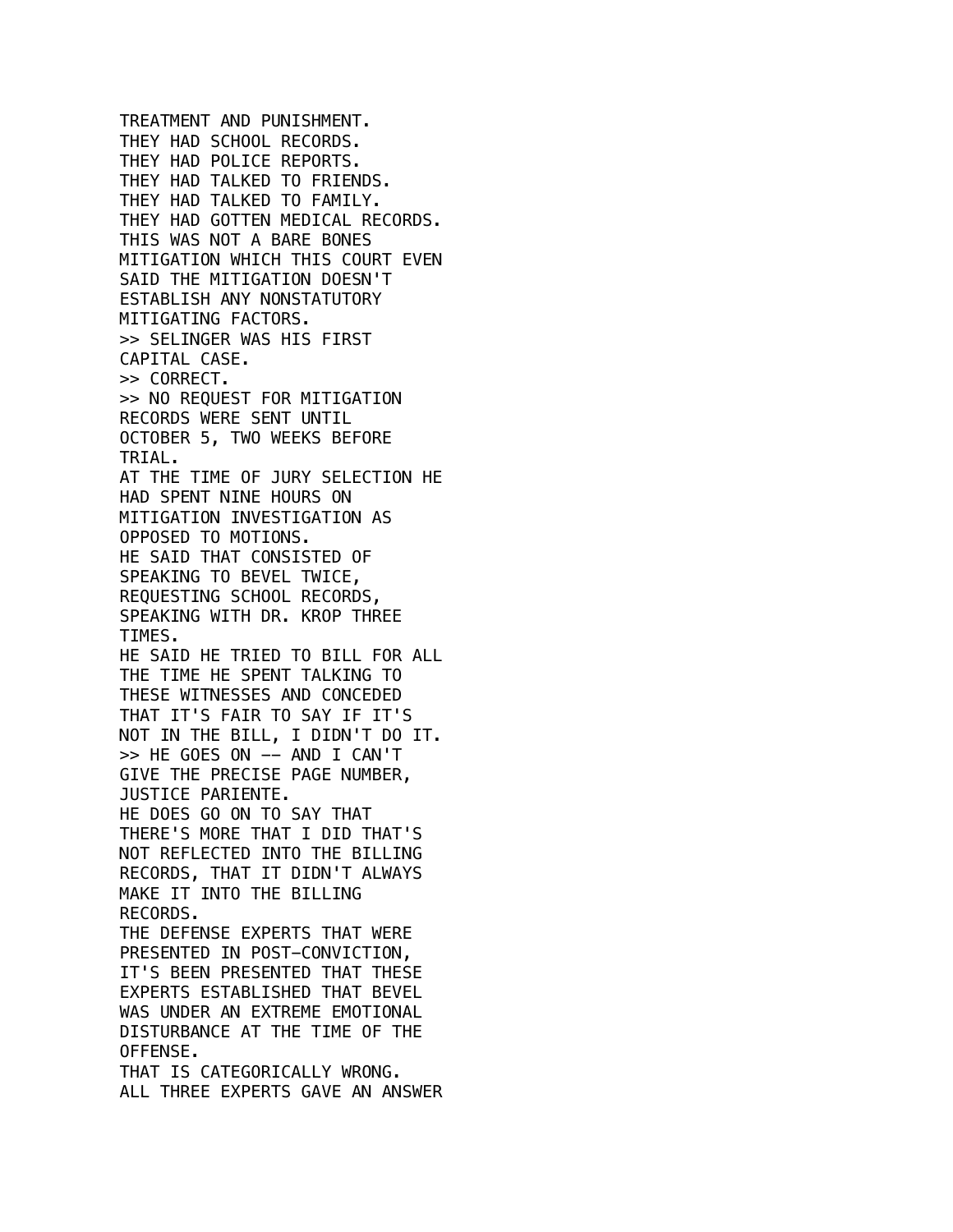THAT WAS EQUIVOCAL OR SAID NO. DR. WOE SAYS IT WOULD BE DIFFICULT FOR HIM TO OPINE WHETHER OR NOT BEVEL WAS UNDER EXTREME EMOTIONAL DISTURBANCE AT THE TIME OF THE OFFENSE. VOLUME 21, PAGE 3325, DR. GOLD  $-$ >> WHAT DOCTOR WAS THAT? >> THE NEUROPSYCHOLOGIST. >> THE DEFENSE EXPERT. >> CORRECT. >> WHO WAS THE DOCTOR THAT TALKED ABOUT HIM HAVING THIS BUILDUP AND SOMETHING HAPPENED THAT NIGHT. >> THE SPIDEY-SENSE? DR. GOLD, THE FIGHT-FLIGHT REFLEX, DR. GOLD IS ASKED DIRECTLY, DO YOU THINK PTSD, FIGHT-FLIGHT REFLEX HAD ANYTHING TO DO WITH THE CRIME THAT NIGHT? HIS ANSWER IS I CANNOT CATEGORICALLY SAY THAT. NO, I CANNOT. FINALLY, DR. DUDLEY IS ASKED ALSO, WAS BEVEL UNDER AN EXTREME EMOTIONAL DISTURBANCE AT THE TIME OF THE CRIME? AND HE EQUIVOCATES, SAYS I THINK IT AFFECTED HIM DAY TO DAY. HE'S BEEN LIVING WITH A MENTAL DISORDER HIS ENTIRE LIFE AND THERE ARE CHRONIC PROBLEMS THAT AFFECT HIM DAY TO DAY. >> DID ANY OF THE DOCTORS TIE IN ANYTHING THAT HAPPENED THAT NIGHT BETWEEN MR. STRINGFIELD AND MR. BEVEL THAT WOULD HAVE AT LEAST LET US UNDERSTAND WHY HE AT THAT POINT CHOSE TO SHOOT MR. STRINGFIELD?  $>>$  NO. DR. WOE AND DR. GOLD WERE TOLD NOT TO DISCUSS THE OFFENSE WITH BEVEL. BECAUSE THEY DIDN'T DISCUSS THE CRIME WITH HIM. AND THAT WAS WHY THE TRIAL COURT'S ORDER SPECIFICALLY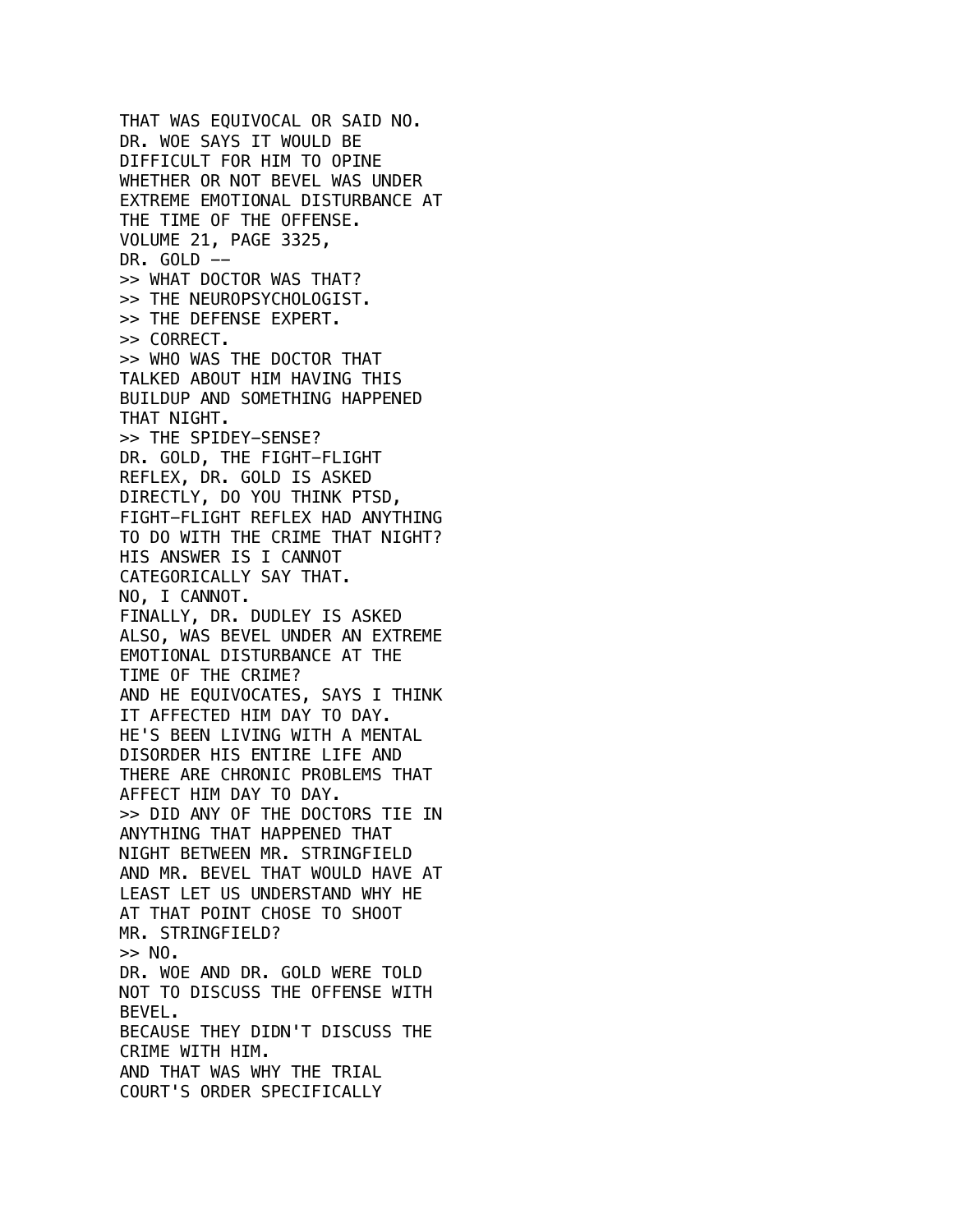REFERENCES DR. KROP'S TESTIMONY, WHO SPENT MORE TIME WITH BEVEL, MET HIM MORE, DISCUSSED THE OFFENSE, READ HIS LETTERS THAT WERE SENT TO ONE OF THE STATE WITNESSES ENCOURAGING HER TO ALTER HER TESTIMONY FOR HIS BENEFIT. DR. KROP'S EVALUATION WAS MUCH MORE COMPREHENSIVE, MUCH MORE THOROUGH THAN ANY OF THE EXPERTS INDIVIDUALLY OR COMBINED. FINALLY, THIS ALLEGATION OF PHYSICAL AND SEXUAL ABUSE FROM MR. STRINGFIELD, BEVEL DENIES IT. >> I THINK THE OPPOSING COUNSEL MENTIONED THAT HE HAD BEEN SHOT BEFORE, THE DEFENDANT? >> YES. >> HOW DID THAT HAPPEN? >> BEVEL REPORTED THIS TO DR. KROP, WHICH WAS ALSO REPORTED TO THE JURY IN PENALTY PHASE, IT WAS A GANG INCIDENT. IT'S BEEN CHARACTERIZED AS HE WAS THE VICTIM OF AN ATTEMPTED MURDER. ALL BEVEL SAYS IS HE WAS SHOT. I DON'T KNOW THAT IT RISES TO AN ATTEMPTED MURDER. IT WAS PART OF A GANG, WHICH THERE'S A REASON YOU DON'T WANT THAT COMING BEFORE A JURY WHEN YOU HAVE A DOUBLE MURDER AND ATTEMPTED MURDER AS WELL. ONE VICTIM SURVIVED AND TESTIFIED AGAINST BEVEL. THIS IS A TERRIBLE, TERRIBLE CRIME. AND AS JUSTICE PARIENTE POINTED OUT, PREJUDICE CANNOT BE ESTABLISHED PRECISELY FOR MR. SIMS, THE 13-YEAR-OLD BOY. THE JURY VOTES ARE VERY TELLING IN THIS CASE. THERE WAS A 8-4 VOTE ON MR. STRINGFIELD. THE MITIGATION PRESENTATION HAD AN EFFECT ON FOUR PEOPLE.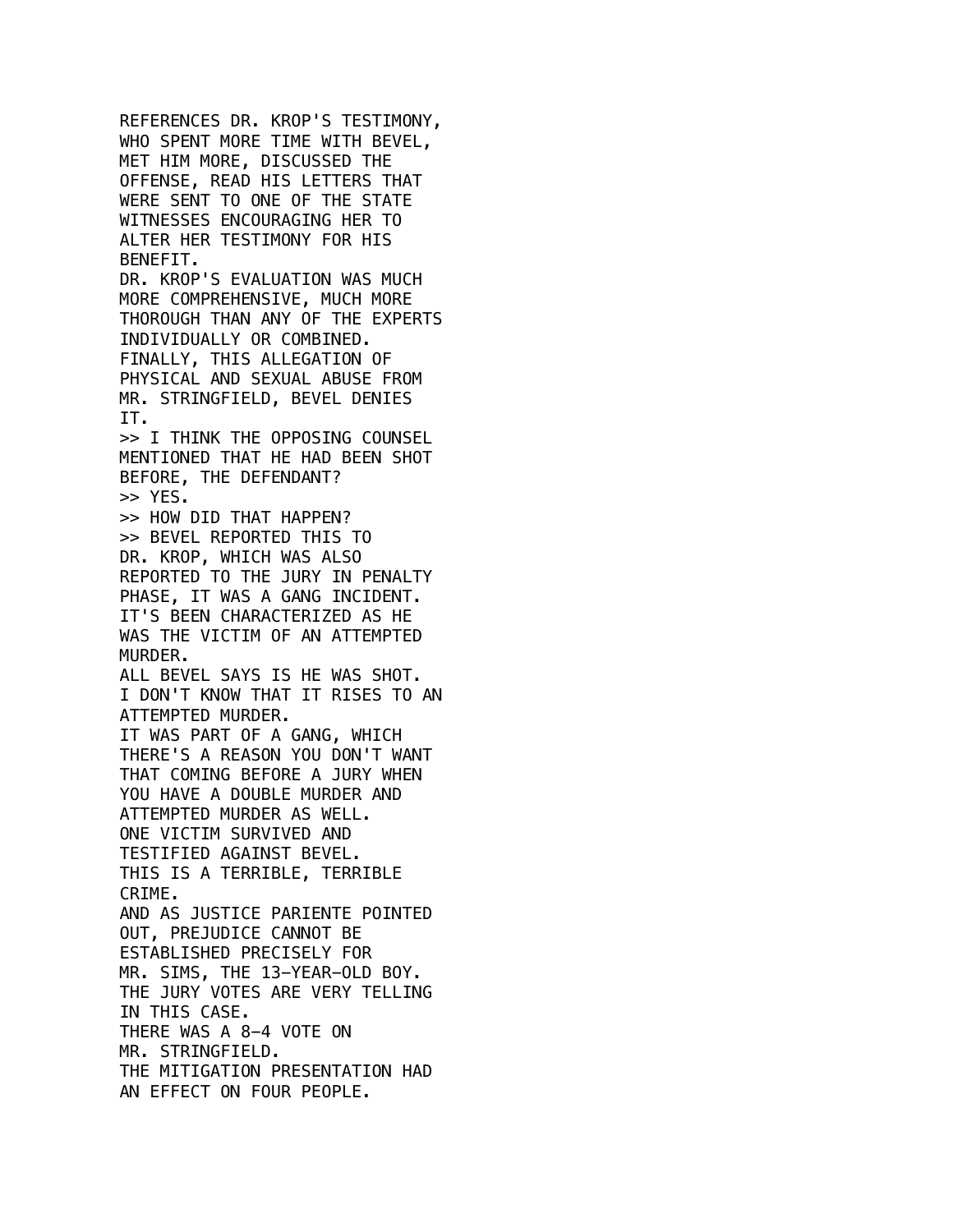IT DID RESONATE WITH SOME. BUT IT HAD ABSOLUTELY NO IMPACT FOR THE MURDER OF PHILLIP SIMS, THE 13-YEAR-OLD BOY PLAYING VIDEO GAMES WHO WASN'T JUST SHOT. HE WAS SHOT IN THE FACE WITH AN  $AK-47.$ >> WHAT IF WE DECIDED THAT IT WOULD UNDERMINE OUR CONFIDENCE IN THE DEATH SENTENCE AGAINST --FOR SELINGER, BUT NOT SIMS? HOW DOES THE LAW WORK WITH THAT? >> I'M NOT SURE. IT HASN'T BEEN APPEALED INDIVIDUALLY. >> THAT WOULDN'T REALLY HELP MR. BEVEL. >> IT DOES NOT HELP MR. BEVEL ULTIMATELY, BUT THE APPEAL HAS BEEN PRESENTED COLLECTIVELY. THEY HAVEN'T PARSED IT OUT ONE TO ONE. I'M NOT SURE THAT'S A VIABLE REMEDY. >> BUT THERE ARE TWO SEPARATE CRIMES. >> THERE ARE TWO SEPARATE CRIMES. >> I CAN'T THINK OF ANY REASON WHY YOU COULD NOT REVERSE THE SENTENCE ON ONE AND AFFIRM THE SENTENCE ON THE OTHER, IS THERE? >> THIS COURT I BELIEVE IS FREE TO DO THAT. HOWEVER, AGAIN, IT'S NOT PRESENTED AS AN ISSUE ON APPEAL. I'LL RESERVE -- >> JUST ON THE ISSUE OF THE PROHIBITION, I DON'T SEE -- AND I LOOKED BACK AT THE BRIEF -- A PORTER ISSUE AS TO THE SENTENCING ORDER. >> NO, THERE'S NOT. >> AGAIN, MAYBE WE'LL HEAR ABOUT IT. YOU OBVIOUSLY HAVE A CHANCE TO RESPOND ANYWAY TO THE PETITION. IT'S MORE IF WE REVERSE THIS, IT SHOULD GO TO ANOTHER JUDGE.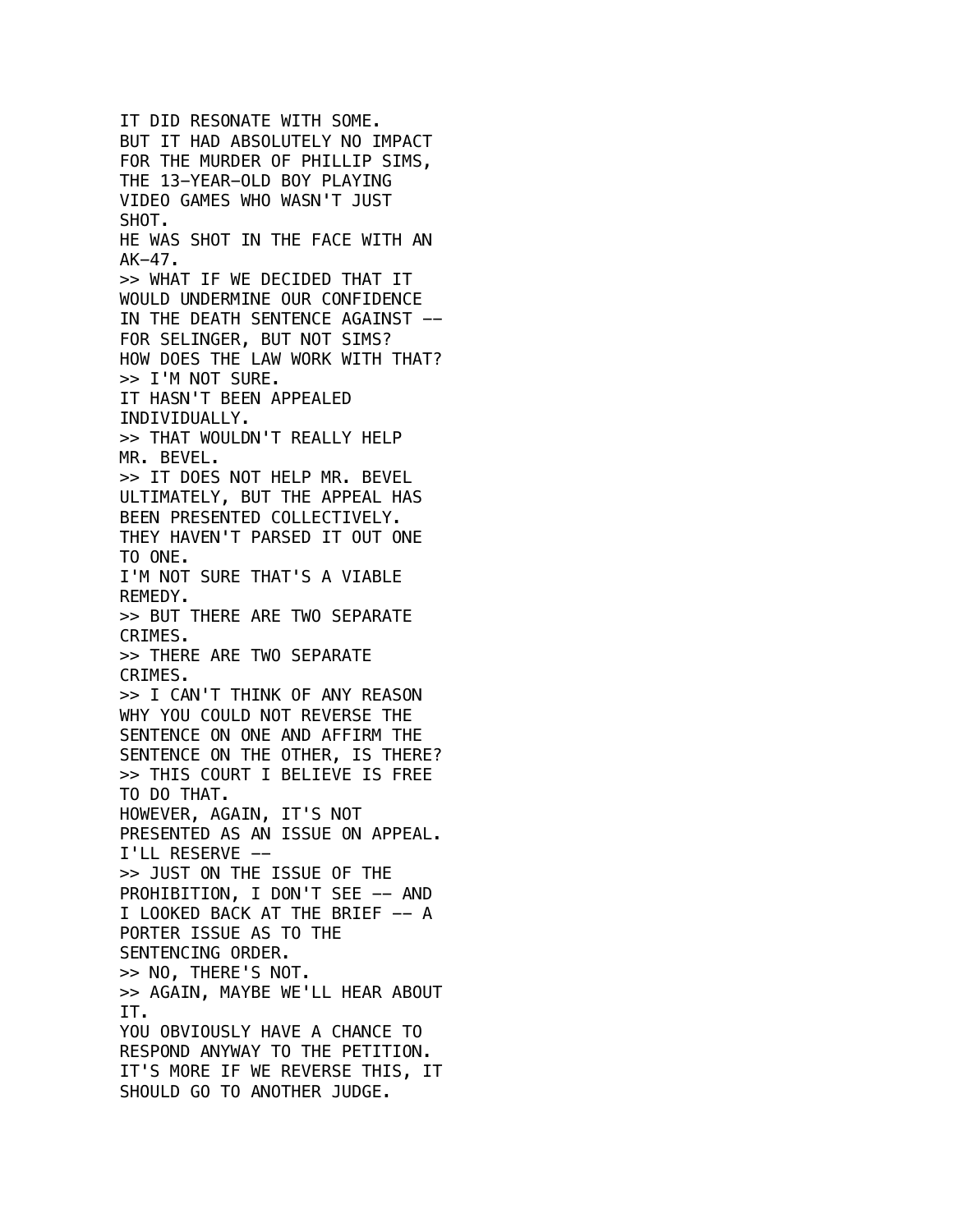BUT IT DOES LOOK IN READING THE SENTENCING ORDER, WE HAD ONE YESTERDAY WITH A JUDGE THAT GAVE A 108-PAGE SENTENCING ORDER. PAGES DON'T NECESSARILY MAKE A DIFFERENCE. BUT QUALITATIVELY THERE'S ABSOLUTELY NO EVALUATION OF ANY OF THE WITNESSES. THE JUDGE SAYS IT'S JUST MORE OF THE SAME. WELL, I BEG TO DIFFER. IT'S MUCH MORE QUALITATIVELY IMPRESSIVE THAN WHAT WAS PRESENTED, AND THEN THERE'S THIS TERRIBLE -- I MEAN, THIS DISPARAGING REMARK THAT THIS IS A COTTAGE INDUSTRY, AS OPPOSED TO WHEN YOU READ THE MITIGATION SPECIALIST, IT'S AN IMPRESSIVE PRESENTATION OF WHAT WAS DONE. SO HOW DO WE DEAL WITH A SITUATION WHERE THE JUDGE REALLY DOESN'T EVALUATE THE WITNESSES, SPENDS MOST OF THE TIME RECITING THE GUILT PHASE FACTS, WHICH ARE NOT BEING ATTACKED HERE? >> WELL, IN REFERENCE TO TAKING THOSE -- TAKING THOSE IN TURN, IN REFERENCE TO THE ORDER SPECIFICALLY, IT'S SHORTER THAN 108 PAGES. IT'S ABOUT 15, I BELIEVE. >> AND MOST OF IT'S ON THE GUILT PHASE. >> I BELIEVE IT'S HALF AND HALF. IT DOES BEGIN GUILT PHASE AND DOES GO INTO PENALTY PHASE. HOWEVER, THERE IS AN EVALUATION OF THE EVIDENCE PRESENTED. THE JUDGE SAYS IT'S MORE OF THE SAME AND THEN HE GOES INTO WHY IT'S MORE OF THE SAME BECAUSE OF WHAT WAS PRESENTED IN THE PENALTY PHASE. IN REGARDS TO THE REMARK ABOUT MITIGATION SPECIALISTS, THE LAW IS UNCLEAR ABOUT WHAT A MITIGATION SPECIALIST IS PERMITTED TO TESTIFY TO AND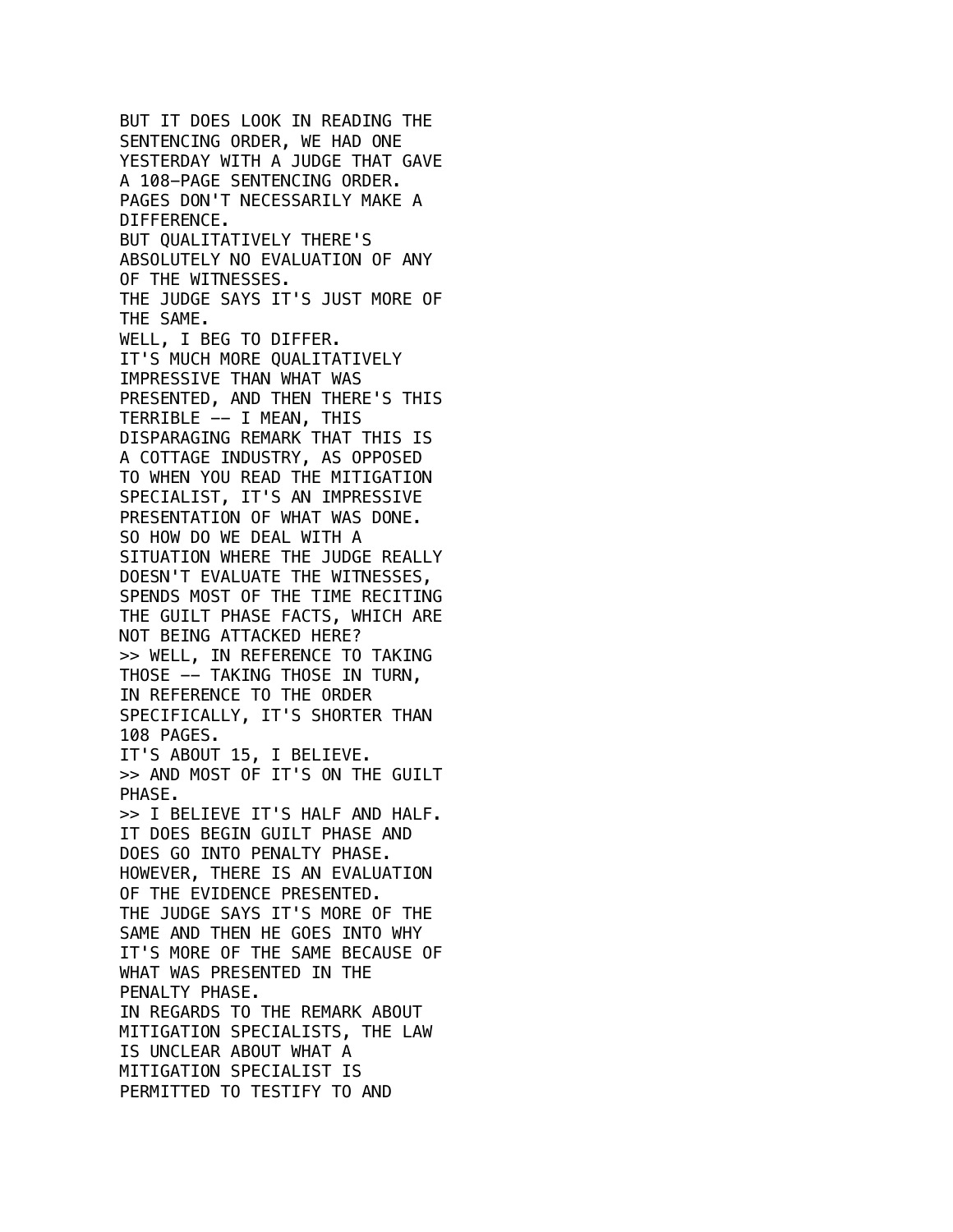THERE WAS SOME DISAGREEMENT ABOUT THAT AT THE EVIDENTIARY HEARING. VERY OFTEN MITIGATION SPECIALISTS WANT TO TESTIFY TO WHAT CONSTITUTES MITIGATION. THEY WANT TO GIVE AN OPINION. THIS IS MITIGATION. THIS SHOULD HAVE COME BEFORE. THAT'S THE JURY'S PROVINCE AND THE JUDGE'S PROVINCE TO DETERMINE WHAT IS MITIGATION, NOT WHAT THEY FOUND, WHAT THEIR INVESTIGATION REVEALED. AND WHAT MISS FLYNN WAS PROHIBITED FROM TESTIFYING TO WAS WHAT HER OPINION WAS AS TO MITIGATION, NOT WHAT SHE FOUND. IT WOULD BE BENEFICIAL IF THIS COURT COULD CLARIFY THAT MATTER AS TO WHAT A MITIGATION SPECIALIST CAN TESTIFY TO. AND THAT IS WHAT I BELIEVE THE JUDGE MEANT WHEN EQUATING A MITIGATION SPECIALIST TO A QUALIFIED INVESTIGATOR BECAUSE, AS THIS COURT HAS HELD, IT'S NOT PER SE INEFFECTIVENESS TO NOT GET A MITIGATION SPECIALIST. IF YOU HAVE A QUALIFIED INVESTIGATOR OR SOMEBODY WHO KNOWS HOW TO DO THE APPROPRIATE INVESTIGATION -- >> FOR THE JAC, IT'S RECOGNIZED THAT MITIGATION SPECIALISTS ARE TO BE PAID MORE THAN AN INVESTIGATOR. >> YES. >> AGAIN, THIS PERSON'S CREDENTIALS ARE INCREDIBLE. AND SO I JUST -- I'M CONCERNED ABOUT -- MAYBE IT WOULD HAVE MADE NO DIFFERENCE IN THE SENTENCING ORDER, BUT IF THIS IS HIS BELIEF, IT CAN'T HELP BUT AFFECT HOW HE'S LOOKING AT WHAT HER TESTIMONY WAS ABOUT THE MITIGATION SHE FOUND. AND IT DOES CONCERN ME. >> IT'S ALSO THE MITIGATION SHE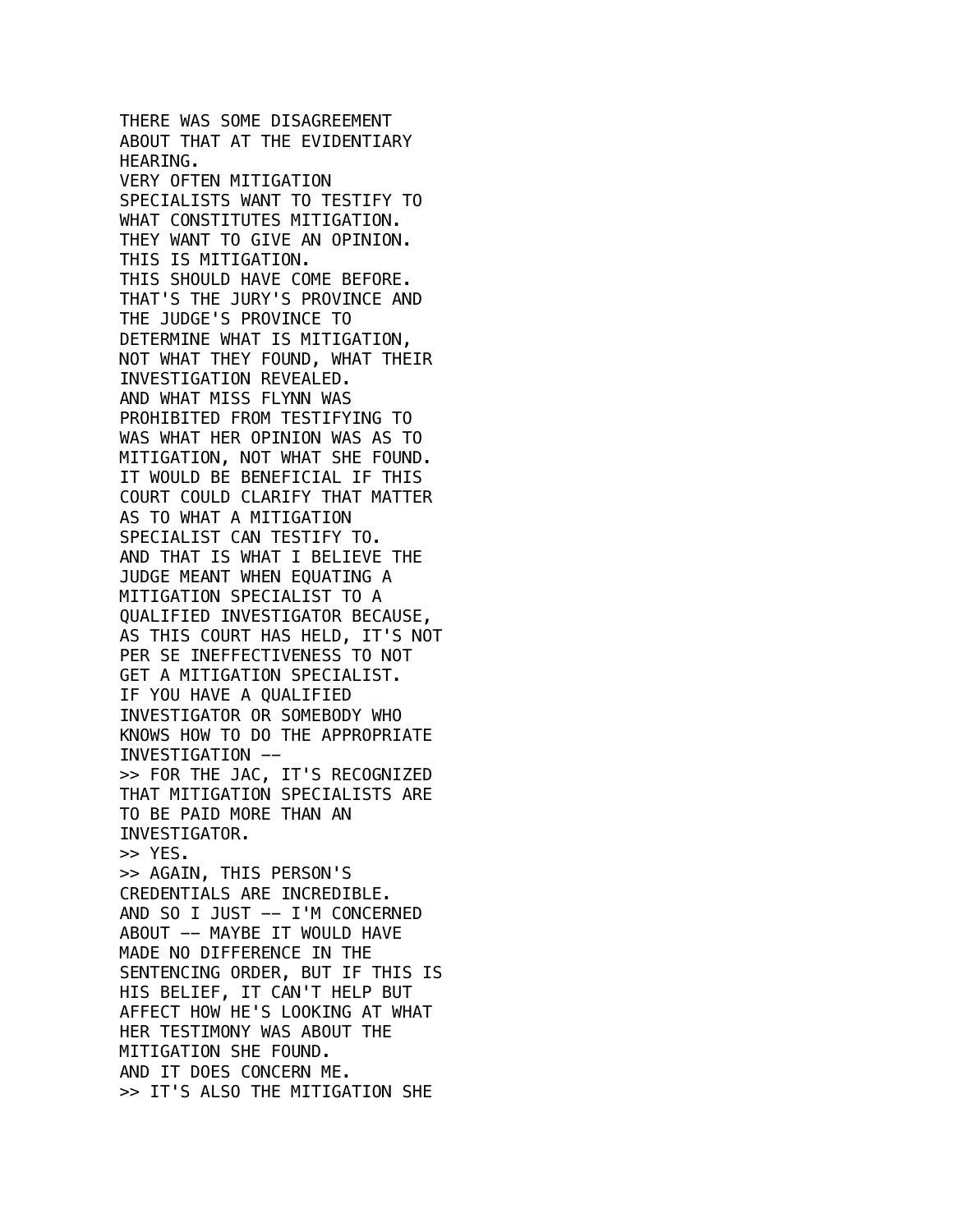FOUND THAT SHE PRESENTED THROUGH HEARSAY. MANY OF THE WITNESSES DIDN'T COME FORWARD THAT SHE'S TESTIFYING TO. SHE'S TESTIFYING TO WHAT PEOPLE TOLD HER. AND THAT IS NOT APPROPRIATE PRESENTATION OF MITIGATION. A MITIGATION SPECIALIST CAN'T JUST GET UP AND SAY I SPOKE TO ALL THESE PEOPLE, THEY VERIFIED IT, YOU'RE GOING TO HAVE TO TAKE ME AT MY WORD, VERSUS WHAT THAT TESTIMONY IS PERMITTED FOR, IS TO -- WHAT SHE WOULD HAVE FOUND, WOULD IT HAVE LED TO AN ADDITIONAL INVESTIGATION FOR A REASONABLE ATTORNEY TO UNCOVER. AND IT'S UNCLEAR. >> YEAH, IT IS AN INTERESTING AREA BECAUSE MOST OF THEM, WHEN I READ THEIR TESTIMONY, IT SEEMS LIKE THEY ACTUALLY RECITE WHAT THE PEOPLE THEY TALKED TO SAID AND SO YOU KNOW THAT'S HEARSAY. AND SO HOW IT WILL ALL FIT INTO WHAT A TRIAL JUDGE SHOULD SAY OR HOW A TRIAL JUDGE SHOULD USE THAT TESTIMONY. >> MOST OF THE TIME, IN MY EXPERIENCE IN EVIDENTIARY HEARINGS, THE TRIAL JUDGES ADMIT THAT TESTIMONY TO SEE WHAT IT WOULD HAVE UNCOVERED IN TERMS OF AN ADDITIONAL INVESTIGATION. WHAT COULD THAT HAVE LED TO. NOT IN TERMS OF ITS SUBSTANTIVE NATURE ON THE PENALTY PHASE OR WHAT EFFECT IT COULD HAVE HAD ON THE JURY. AND DEPENDING ON THE TRIAL COURT, SOMETIMES A MITIGATION SPECIALIST HAS BEEN PERMITTED TO GIVE THEIR OPINION AS TO WHAT MITIGATION ACTUALLY IS VERSUS JUST TELLING WHAT THE INVESTIGATION REVEALED. AND THEY MAY BE A SPECIALIST. THEY'RE VERY ADEPT AT SOCIAL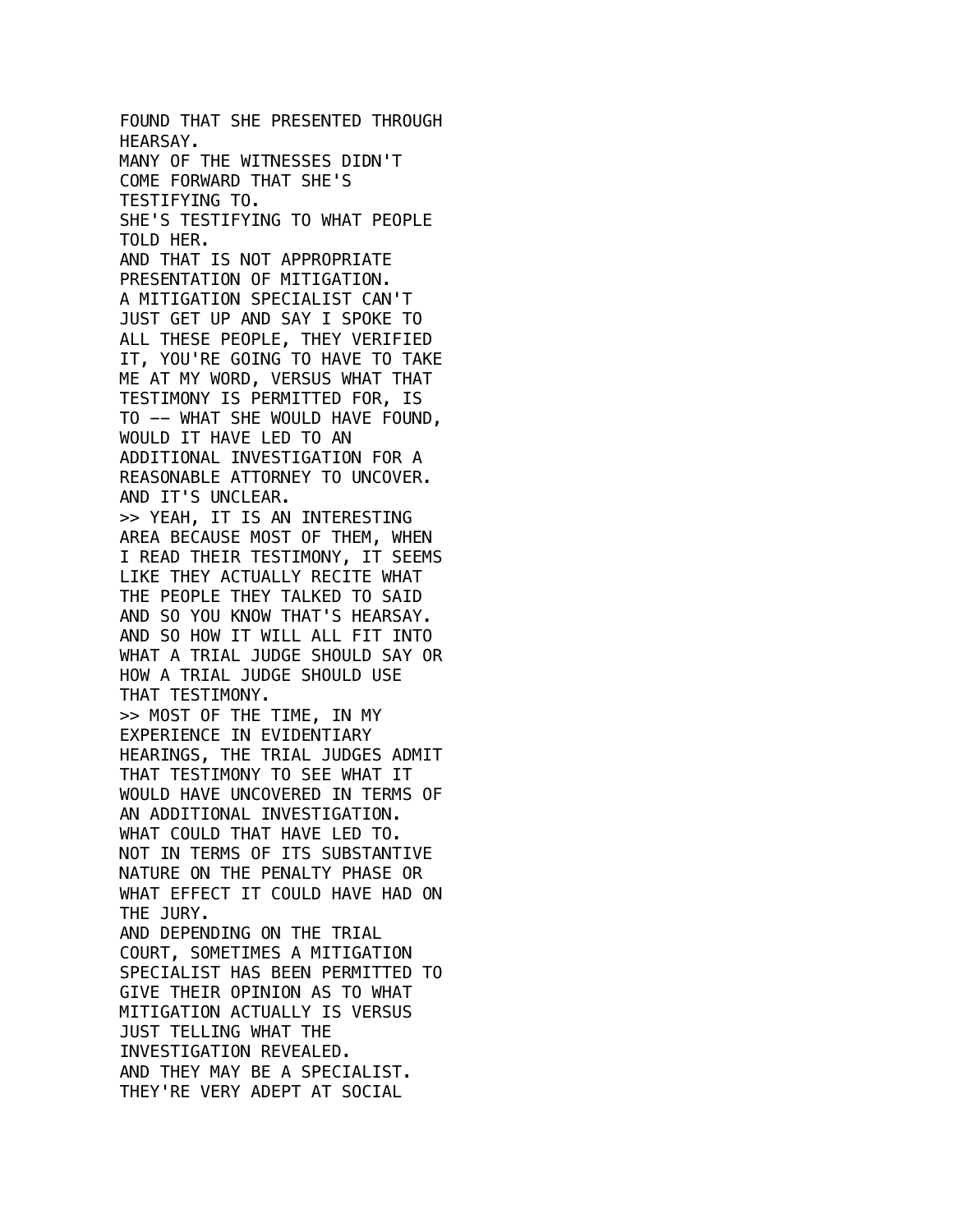HISTORY BACKGROUND AND FINDING RECORDS AND DOING A VERY THOROUGH INVESTIGATION. BUT THEY'RE NOT EXPERTS AND THEY'RE NOT PERMITTED TO GIVE THEIR OPINION AS TO MITIGATION. FOR THE AFOREMENTIONED REASONS, THE STATE RESPECTFULLY REQUEST THIS COURT AFFIRM THE TRIAL COURT AND I'LL RESERVE THE BALANCE OF MY TIME FOR THE PETITION. >> I BELIEVE THAT SECTION OR STATUTE 921.141 ALLOWS HEARSAY TESTIMONY IN CASES, ESPECIALLY POST-CONVICTION CASES. THE OTHER THING I'D LIKE TO POINT OUT IS THAT THE MITIGATION SPECIALIST THAT WE HIRED IN THIS CASE IS ALSO A LICENSED CLINICAL SOCIAL WORKER AND AS SUCH IS ALLOWED TO MAKE DIAGNOSES BASED ON THE INFORMATION SHE SEES OR WHAT SHE OBSERVES. IN REBUTTAL THE TRIAL COURT INDICATED IN THIS CASE THAT IT DID NOT SEE ANY DIFFERENCE -- WELL, HE CALLED THE FEES FOR THE MITIGATION COORDINATOR, MISS FLYNN, EXCESSIVE. AND IT'S THE SAME THING THAT A PRIVATE INVESTIGATOR COULD DO AT APPROXIMATELY HALF -- HE DIDN'T SAY THIS, BUT IT'S THE \$40.75 RATE IS WHAT JAC ALLOWS. AND I GUESS THAT THE EXCESSIVE PART IS THE ONE THAT BOTHERS ME. BUT THE FACT THAT COURTS TODAY THAT CAN'T DISTINGUISH BETWEEN A SOCIAL BACKGROUND INVESTIGATOR AND A FACT INVESTIGATOR IS MORE ON THE LONG TERM DEEPLY CONCERNING TO ME. WHEN DR. KROP HAD HIS REVIEW AND ISSUED HIS OPINION, HE HAD A MEAGER AMOUNT OF DOCUMENTS IN THIS CASE. HE WAS NOT PROVIDED A WHOLE BEVY OF THINGS THAT THE EXPERTS THAT WE PRESENTED AT THE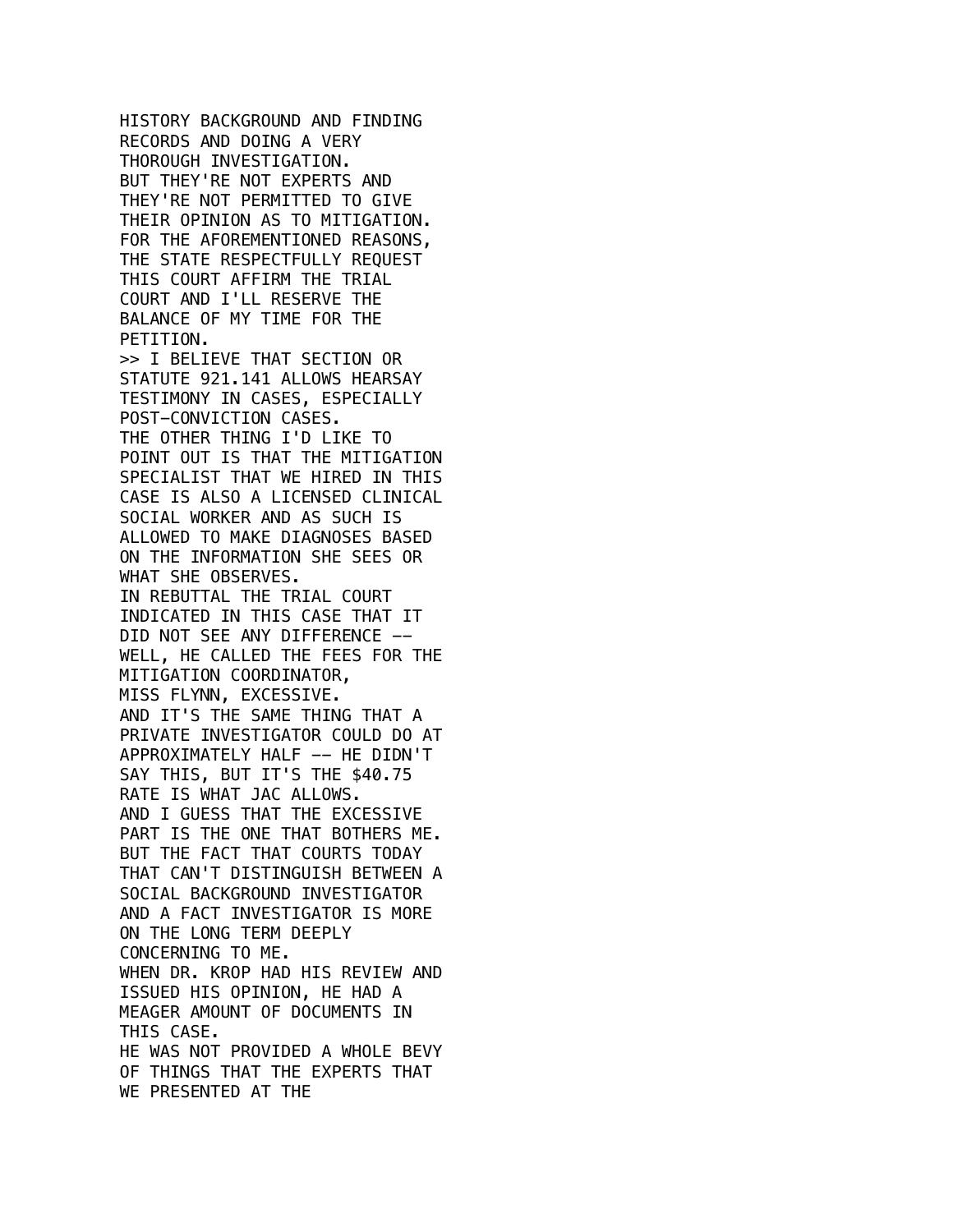POST-CONVICTION EVIDENTIARY HEARING WERE PRESENTED. ALSO I THINK THAT MR. SELINGER INDICATED THAT IF IT'S NOT ON HIS LIST, HE DIDN'T DO IT, BUT IF YOU'RE SENDING OUT REQUESTS, WHETHER IT BE A SUBPOENA, A NOTICE OF NONPARTY PRODUCTION OR WHATEVER, YOU'RE NOT GOING TO GET THE RECORDS IN TEN DAYS. YOU CAN ASK FOR WHATEVER YOU WANT, BUT THERE'S NOTHING TO INDICATE THAT HE RECEIVED ANYTHING ON A TIMELY BASIS TO PRESENT IT TO THE JURY. >> I MEAN, THIS HAS TURNED INTO A REAL SQUARING MATCH ON THE RECORDS THEN BECAUSE COUNSEL, A REPRESENTATIVE OF THE STATE STOOD BEFORE US WHERE YOU ARE JUST A FEW MINUTES AGO AND OUTLINED A LISTING OF THE DOCUMENTS AND INFORMATION THAT DEFENSE COUNSEL HAD. AND YOU'RE SAYING NOW THESE WEREN'T PICKED UP IN THE LAST TEN DAYS, WHICH IS REASONABLE, BUT WERE ANY OF THESE OBTAINED BY PRIOR COUNSEL THAT WE'VE TALKED ABOUT IN THIS CASE? BECAUSE, I MEAN, SEE, THIS IS A TOTALLY DIFFERENT PICTURE. AND THIS IS SOMETHING -- WE CAN TALK ABOUT ARGUMENTS ON THE LAW AND THOSE KINDS OF THINGS. BUT WHEN WE GET HERE, WE OUGHT TO HAVE AN HONEST REPRESENTATION OF WHAT THE FACTS ARE IN THE CASE. IF NOT, WE'RE GOING TO HAVE TO GO THROUGH PAGE BY PAGE BY PAGE TO SEE WHO'S MISLEADING US. I'VE GOT A PROBLEM WHEN LAWYERS TELL US HE HAD SCHOOL RECORDS, HE HAD HOSPITAL RECORDS AND THEN THE OPPOSITION STANDS UP AND SAYS HE DOESN'T HAVE ANY OF THE RECORDS. >> IF I SAID ANY, THAT WAS NOT MY INTENT.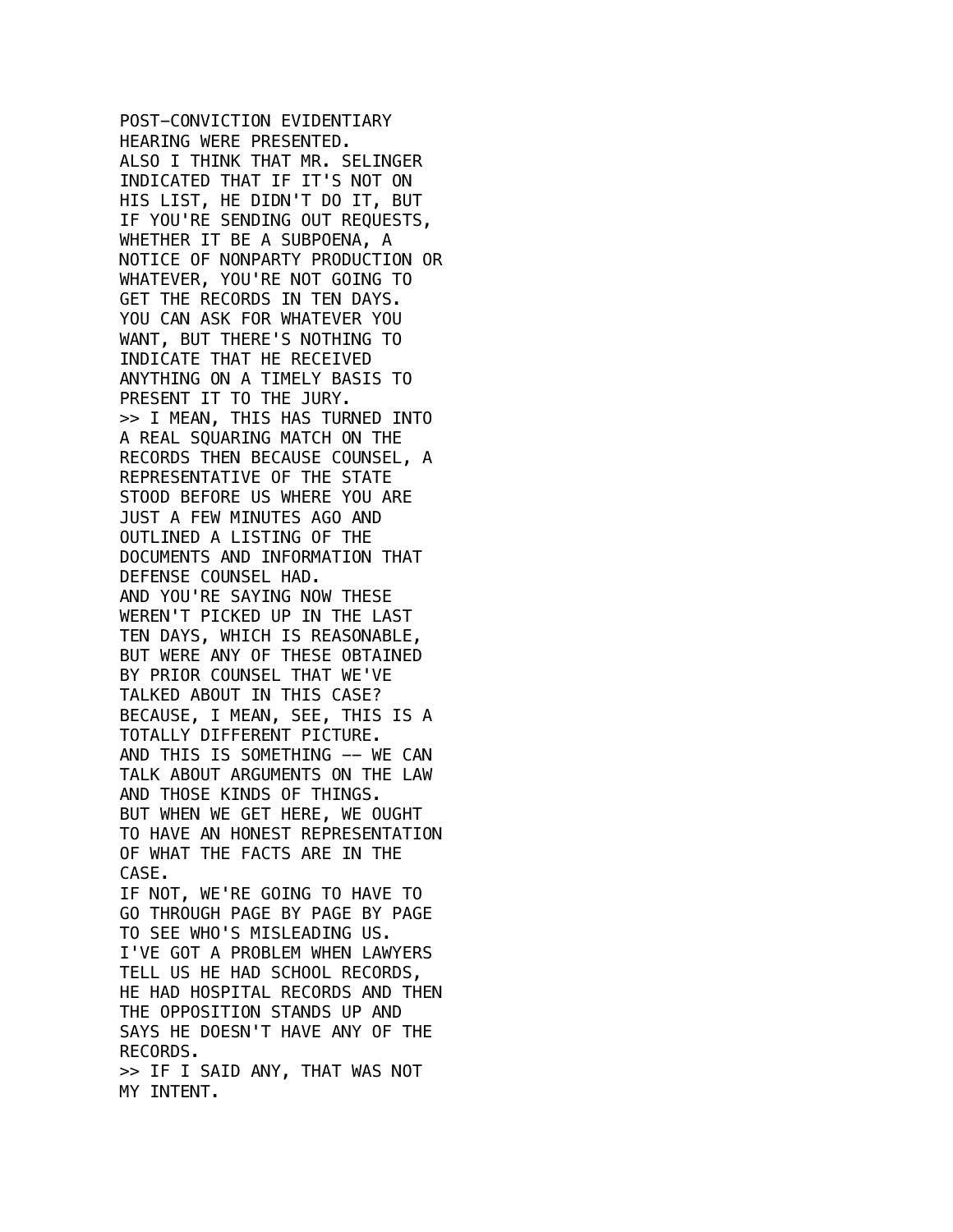THERE WERE RECORDS. >> WHAT DID DR. KROP HAVE? >> DR. KROP HAD SCHOOL RECORDS. HE HAD HOSPITAL RECORDS. HE HAD THE POLICE REPORT FROM THIS CRIME ITSELF. >> SO DR. KROP HAD THE NORMAL THINGS THAT DR. KROP USUALLY HAS WHEN HE'S IN THESE CASES. >> YES, SIR. >> WHAT IS IT THAT THE EXPERTS IN THE POST-CONVICTION HAD THAT DR. KROP DID NOT HAVE? WHAT CRITICAL PIECES OF EVIDENCE? >> THEY HAD THE SAME INFORMATION THAT DR. KROP HAD. IN ADDITION TO THAT, THERE WERE REPORTS, THERE WAS THE INVESTIGATION DONE BY THE -- BY MISS FLYNN, THE BACKGROUND EXPERT. >> THAT'S THE MITIGATION SPECIALIST. >> YES,SIR. >> WE KNOW HE WOULDN'T HAVE THAT BECAUSE HE DIDN'T HIRE ONE. >> WE PROVIDED RECORDS FROM DIFFERENT DOCTORS, DIFFERENT HOSPITALS. >> AND WHICH ONES DID DR. KROP NOT HAVE THAT ARE CRITICAL TO THIS CASE? >> I DON'T RECALL THE NAME. THERE WAS A DOCTOR INTERVIEW OF MR. BEVEL WHEN HE WAS WITH THE HOST FAMILY FOR A PERIOD OF ABOUT SIX OR NINE MONTHS AND THERE WERE A NUMBER OF OTHER DOCTORS AND SCHOOL REPORTS, THINGS LIKE THAT. SORRY. THERE WERE A NUMBER OF OTHER REPORTS THAT THE TRIAL COUNSEL DID NOT HAVE AT THE TIME THE PENALTY PHASE WAS BEFORE THE JURY. >> WELL, YEAH. THAT'S A GREAT CONCLUSIONARY STATEMENT, BUT IT REALLY HELPS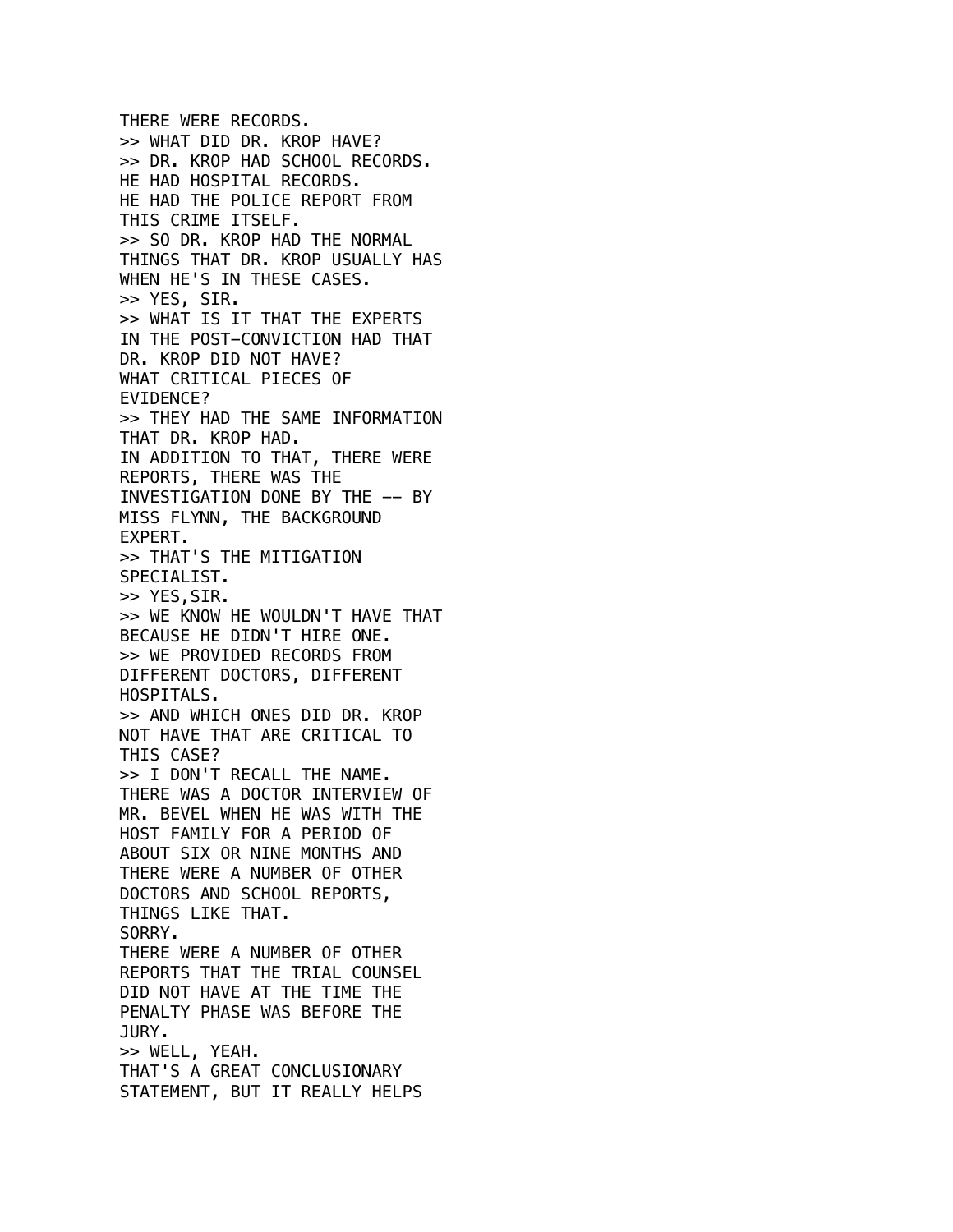US IF WE KNOW WHAT IT IS WHAT NOT AVAILABLE AND HOW THAT IMPACTS THIS CASE. >> I KNOW THAT WE -- THOUGHT THAT WE PROVIDED THAT IN THE BRIEF. AND IF I MAY -->> WELL, THAT'S WHERE WE GET INTO ORAL ARGUMENT AND ONE SIDE SAYS HE HAD ALL THIS STUFF AND THE OTHER SIDE SAYS HE DIDN'T HAVE ANYTHING. THAT'S WHERE IT GETS DOWN TO TRYING TO UNDERSTAND TO MAKE A DECISION WHAT RECORDS SHOULD WE BE LOOKING AT TO RULE IN YOUR FAVOR. >> I REMEMBER THE RECORDS FROM THE HOST FAMILY THAT HE WAS SENT TO, FROM THE DOCTOR AND THE SCHOOL RECORDS FROM THAT PARTICULAR SCHOOL. I KNOW THAT THE TRIAL COUNSEL DID NOT HAVE THE JUVENILE FILE OR SPEAK TO THE JUVENILE ATTORNEY WHO REPRESENTED HIM OR HE DID NOT REVIEW THAT FILE. THERE'S NO MENTION OF HIM REVIEWING THE PDR IN THAT CASE, WHICH IS THE ONE WHERE THE APPOINTED ATTORNEY WAS SO CONCERNED ABOUT HIM THAT SHE CALLED MR. SELINGER OR OTHER CO-COUNSEL AT THE TRIAL AND SAID THIS GUY MADE A REAL IMPRESSION ON ME. I KNEW THAT HE WAS GOING TO BE LOST IN THE SYSTEM. WHAT CAN I DO TO EXPLAIN PART OF HIS BACKGROUND. THOSE ARE THE THINGS I REMEMBER. >> THANK YOU, SIR. >> THANK YOU. >> JUST TO QUALIFY, JUSTICE LEWIS, YOUR QUESTION ON RECORDS, THE FOSTER RECORDS, RECORDS OF BEVEL'S PLACEMENT IN A FOSTER HOME, DR. KROP DID NOT HAVE. DR. KROP'S PLACEMENT OF -- THERE WAS A DCF REPORT THAT DR. KROP